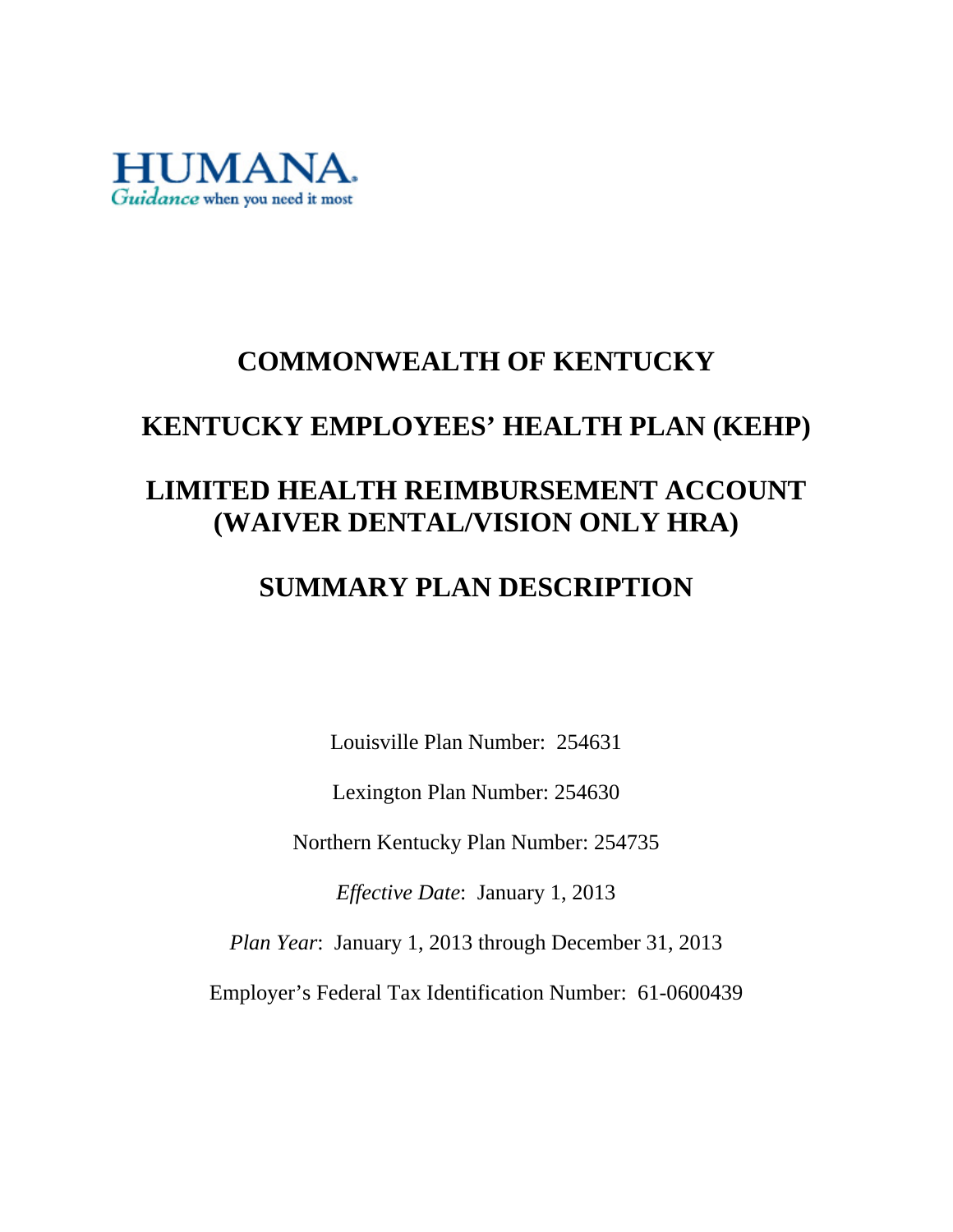

#### \_\_\_\_\_\_\_\_\_\_\_\_\_\_\_\_\_\_\_\_\_\_\_\_\_\_\_\_\_\_\_\_\_\_\_\_\_\_\_\_\_\_\_\_\_\_\_\_\_\_\_\_\_\_\_\_\_\_\_\_\_\_\_\_\_\_\_\_\_\_\_\_\_\_\_\_\_\_\_\_\_ **INTRODUCTION**

The Plan Sponsor has established and continues to maintain this Commonwealth of Kentucky (KEHP) Waiver Dental/Vision ONLY HRA for the benefit of its employees and their eligible *dependents* as provided in this document.

Benefits under this *Plan* are provided on a self-insured basis, which means that payment for benefits is ultimately the sole financial responsibility of the Plan Sponsor. Certain administrative services with respect to the Waiver Dental/Vision ONLY HRA, such as claims processing, are provided under a services agreement.

Any changes in the Waiver Dental/Vision ONLY HRA, as presented in this *Summary Plan Description*, must be properly adopted by the Plan Sponsor, and material modifications must be timely disclosed in writing and included in or attached to this document. A verbal modification of the HRA or promise having the same effect, made by any person will not be binding with respect to the HRA.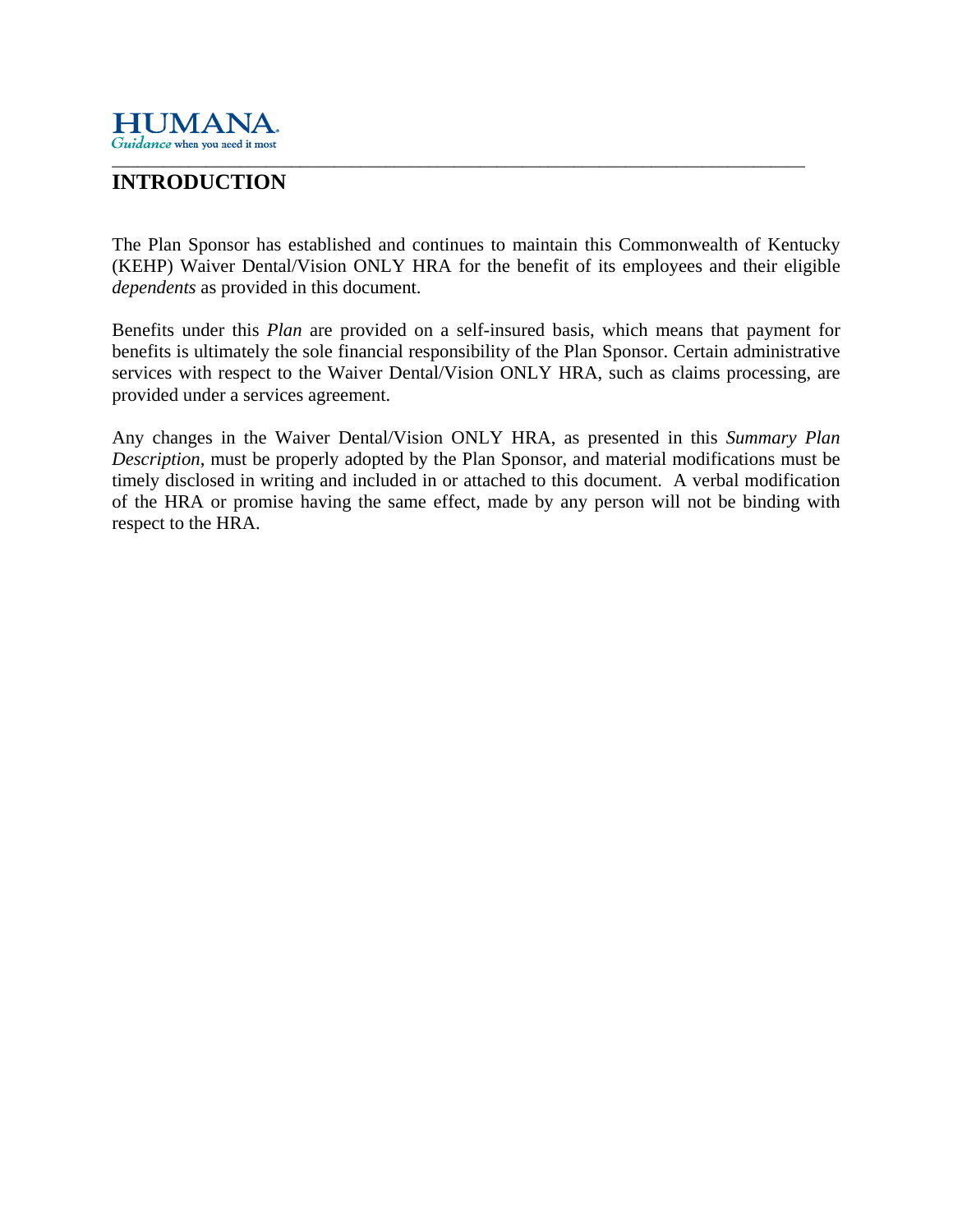## TABLE OF CONTENTS

#### **Page Number**

| UNIFORMED SERVICES EMPLOYMENT AND REEMPLOYMENT RIGHTS ACT  9         |  |
|----------------------------------------------------------------------|--|
|                                                                      |  |
|                                                                      |  |
|                                                                      |  |
|                                                                      |  |
|                                                                      |  |
|                                                                      |  |
|                                                                      |  |
|                                                                      |  |
|                                                                      |  |
|                                                                      |  |
|                                                                      |  |
|                                                                      |  |
|                                                                      |  |
|                                                                      |  |
|                                                                      |  |
| MISCELLANEOUS RIGHTS UNDER THE WAIVER DENTAL/VISION ONLY HRA 26      |  |
| <b>IMPORTANT NOTICE FOR EMPLOYEES AND SPOUSES AGE 65 AND OVER 27</b> |  |
|                                                                      |  |
|                                                                      |  |
|                                                                      |  |
|                                                                      |  |
|                                                                      |  |
|                                                                      |  |
|                                                                      |  |
|                                                                      |  |
|                                                                      |  |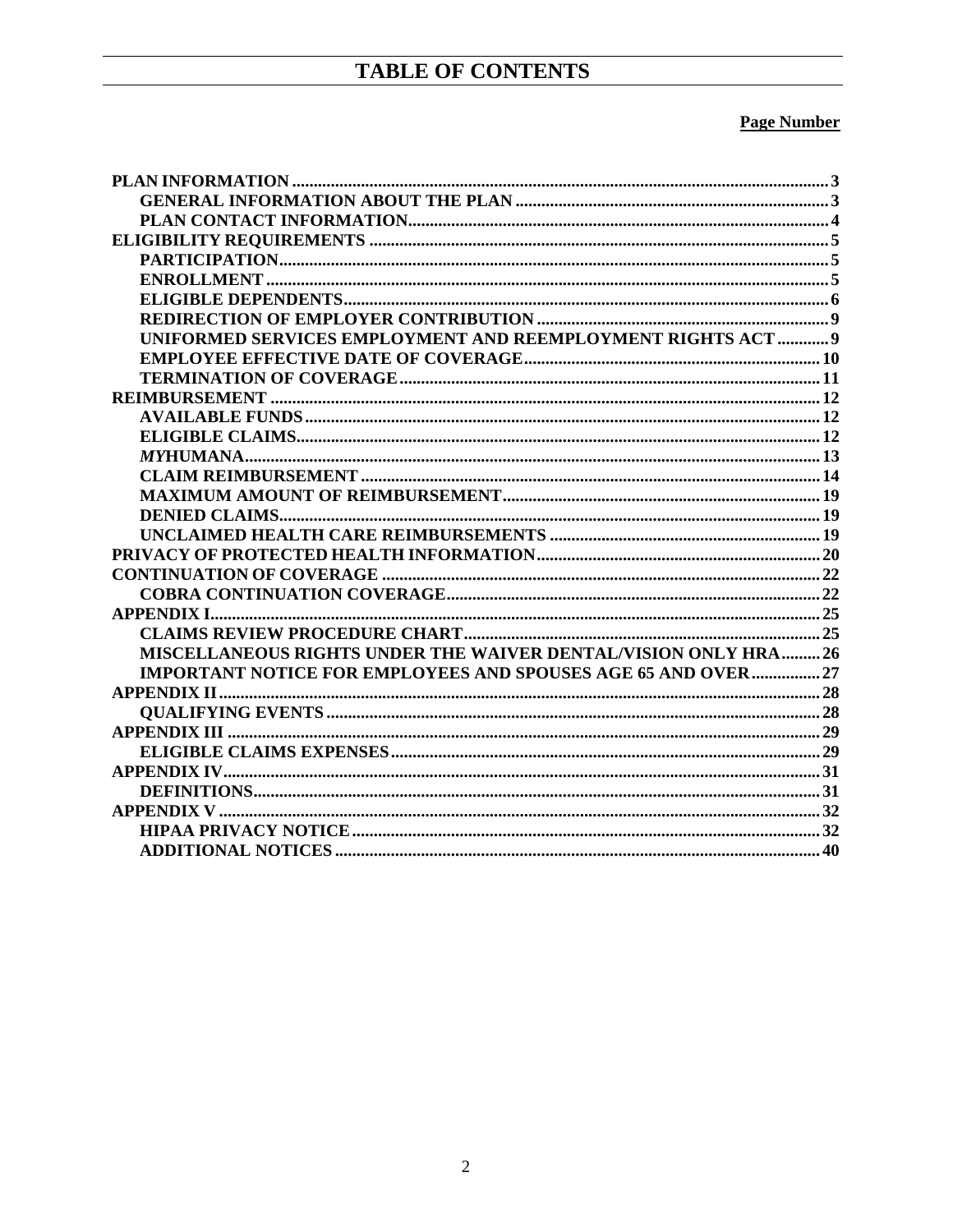### **PLAN INFORMATION**

### **GENERAL INFORMATION ABOUT THE PLAN**

The Commonwealth of Kentucky (the "*Employer*") has established the Commonwealth of Kentucky Waiver Dental/Vision ONLY HRA. The purpose of this Waiver Dental/Vision ONLY HRA is to reimburse *Participants* for certain unreimbursed healthcare expenses ("Waiver Dental/Vision ONLY HRA Eligible Healthcare Expenses") incurred by the Participant and their eligible dependents. This Waiver Dental/Vision ONLY HRA is intended to qualify as a selfinsured medical reimbursement plan for purposes of Section 105 and 106 of the Internal Revenue Code ("Code").

Each summary and the attached Appendices constitute the *Summary Plan Description* for the Commonwealth of Kentucky Health Reimbursement Account. The *SPD* (collectively, the *Summary Plan Description* or "*SPD*") describes the basic features of the *Plan(s*), how they operate, and how you can get the maximum advantage from them. The *Plan*(s) are also established pursuant to plan documents into which the *SPD* has been incorporated. However, if there is a conflict between the official plan document and the *SPD*, the plan document will govern. Certain words in this Summary are italicized. Italicized words reflect important terms that are specifically defined in Appendix IV of this Summary. You should pay special attention to these terms as they play an important role in defining your rights and responsibilities under the *Plan*(s).

Participation in the *Plan*(s) does not give any Participant the right to be retained in the employ of his or her *Employer* or any other right not specified in the *Plan*. If you have any questions regarding your rights and responsibilities under the *Plan*(s), you may also contact the *Plan Administrator*.

#### **GRANDFATHER CLAUSE**

This group health plan believes this Plan is a "grandfathered health plan" under the Patient Protection and Affordable Care Act (the Affordable Care Act). As permitted by the Affordable Care Act, a grandfathered health plan can preserve certain basic health coverage that was already in effect when that law was enacted. Being a grandfathered health plan means that *your* Plan may not include certain consumer protections of the Affordable Care Act that apply to other plans, for example, the requirement for the provision of preventive health services without any cost sharing. However, grandfathered health plans must comply with certain other consumer protections in the Affordable Care Act, for example, the elimination of lifetime limits on benefits.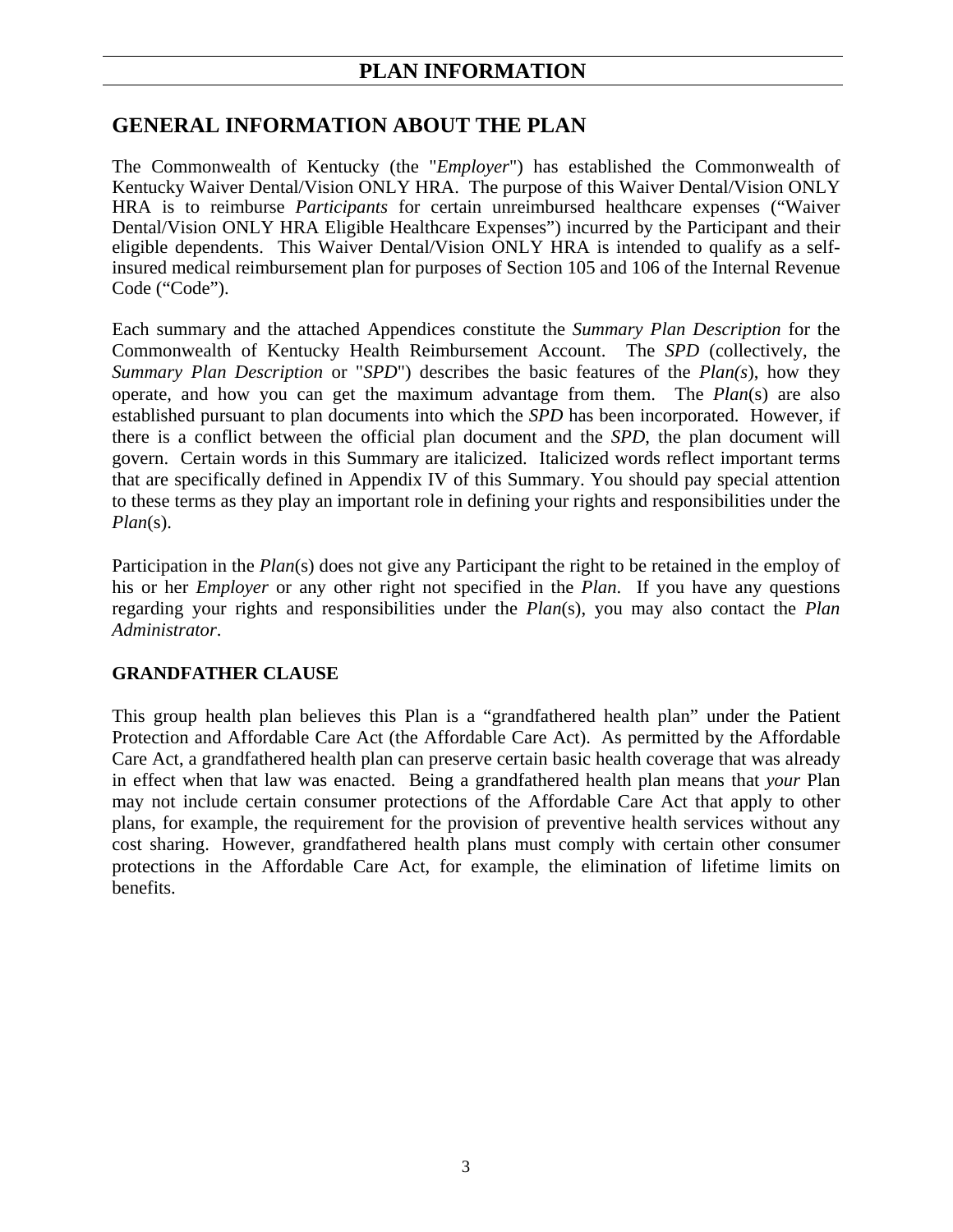### **PLAN INFORMATION (continued)**

Questions regarding which protections apply and which protections do not apply to a grandfathered health plan and what might cause a plan to change from grandfathered health plan status can be directed to the *Plan Administrator* at:

Commonwealth of Kentucky Executive Director, Office of Legal Services 501 High Street Third Floor Frankfort, KY 40601

You may also contact the U.S. Department of Health and Human Services at www.healthreform.gov.

### **PLAN CONTACT INFORMATION**

If you have any questions about the Waiver Dental/Vision ONLY HRA, you should contact the Third Party Administrator or the *Plan Administrato*r.

*Employer* / Plan Sponsor

Commonwealth of Kentucky Personnel Cabinet, Department of Employee Insurance 501 High Street Second Floor Frankfort, KY 40601 888-581-8834 502-564-6534

*Plan Administrator* 

Commonwealth of Kentucky Personnel Cabinet, Department of Employee Insurance 501 High Street Second Floor Frankfort, KY 40601 888-581-8834 502-564-6534

Humana Attn: Humana Spending Account Administration Team PO Box 14167 Lexington KY 40512-4167 Toll Free: 1-800-604-6228 Fax: 1-800-905-1851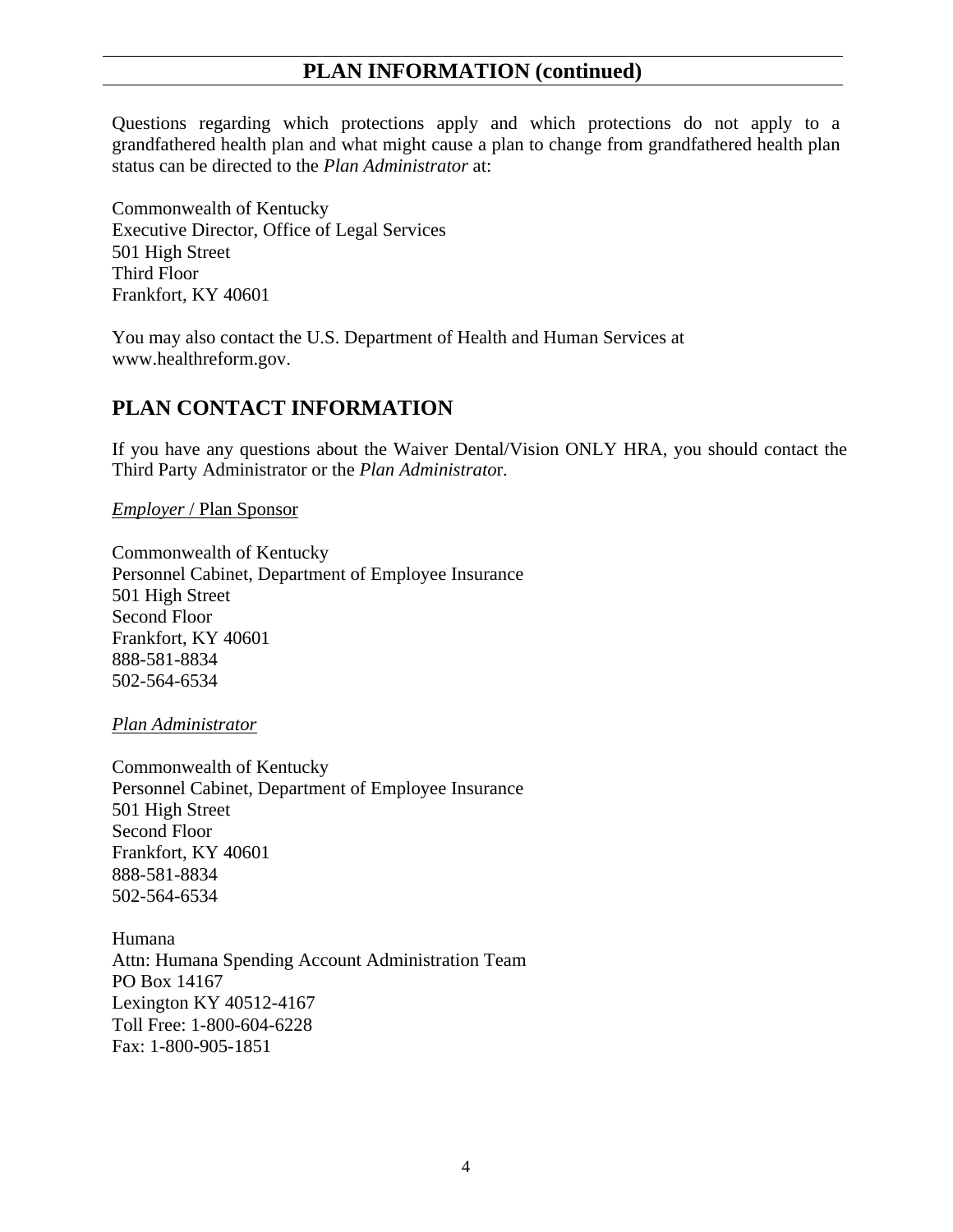## **ELIGIBILITY REQUIREMENTS**

### **PARTICIPATION**

You are eligible to participate in this Waiver Dental/Vision ONLY HRA if you satisfy the below Eligibility Requirements. Eligible *employees* who become covered under this Waiver Dental/Vision ONLY HRA are called "*Participants.*"

"Employee" shall mean a person, including an elected public official, who is regularly employed by any department, board, agency, or branch of state government, and who is a contributing member to any one (1) of the retirement systems administered by the state. See KRS 18A.225 and 18A.227.

While you are an active employee, only the *Employer* contributes to your Health Reimbursement Account (with HRA dollars). In fact, Federal laws prohibit you from contributing to your Health Reimbursement Account with any portion of a pre-tax salary reduction made under a Code Section 125 cafeteria plan. However, you may, be required to pay the "applicable premium" for continuation of Waiver Dental/Vision ONLY HRA coverage under COBRA.

#### **ENROLLMENT**

Once you become a Participant, the *Employer* establishes a Health Reimbursement Account for you. The Health Reimbursement Account is a notional bookkeeping account that keeps a record of Waiver Dental/Vision ONLY HRA dollars allocated to your account and reimbursements made to you under this Waiver Dental/Vision ONLY HRA. You have no property rights to the Health Reimbursement Account. Coverage under this Waiver Dental/Vision ONLY HRA for an Eligible Employee and Eligible Dependent(s) begins on January 1, 2013. In no event will the coverage under this Waiver Dental/Vision ONLY HRA begin before the *effective date* of this Waiver Dental/Vision ONLY HRA.

In accordance with KRS § 18A.2254, the annual employer contribution for the Waiver Dental/Vision ONLY HRA Health Reimbursement Account (HRA) is offered exclusively to Participants that decline (i.e. waive) coverage and is \$175.00 per month not to exceed \$2,100.00 per year. Employees, who are hired with an effective date of January 1, will receive \$175.00 for each month in which Participant is eligible for a health insurance benefit but declines (i.e. waive) coverage under the plan.

If a Medicare eligible employee is re-employed by any agency of the Commonwealth in a position working at least 100 hours per month (or otherwise eligible for benefits pursuant to KRS 18A.225), he or she will be eligible to re-enroll (or to remain enrolled) in the Kentucky Employees' Health Plan. The Waiver Dental/Vision ONLY HRA has no impact on a person's Medicare policy.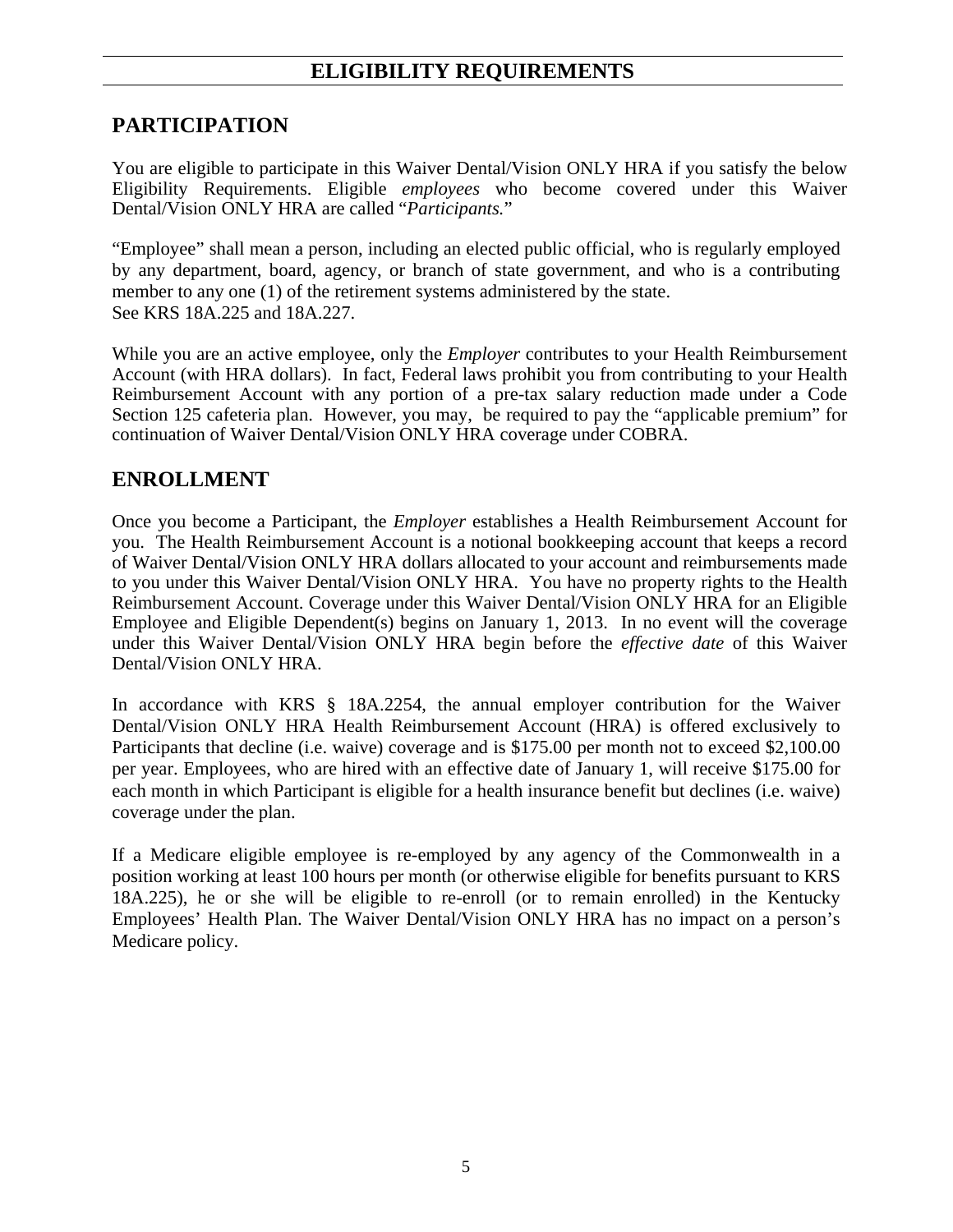## **ELECTION CHANGES**

You can change your election under the Waiver Dental/Vision ONLY HRA in the following situations:

- (i). For any reason during the Annual Open Enrollment Period. The election change will be effective the first day of the Plan Year following the end of the Annual Open Enrollment Period.
- (ii) Following a Qualifying Event. You may change your Waiver Dental/Vision ONLY HRA election during the Plan Year only if you experience an applicable Qualifying Event.

Qualifying events are determined by your Employer and 'based on' 26 C.F.R. § 1.125-4 and Proposed Treasury Reg 1.125-2(a). Qualifying Events must be elected and signed by the employee 35 days from the date of the Qualifying Event, except for birth, adoption, or placement for adoption when adding the newly acquired dependent only, which are 60-days.

## **LEAVE OF ABSENCE**

Please see your Employer or Insurance Coordinator to determine what, if any, specific changes you can make during a leave of absence. If your Health Reimbursement Account coverage ceases during an FMLA leave, you may, upon returning from FMLA leave, elect to be reinstated in the Health Reimbursement Account at either

- (i) The same coverage level in effect before the FMLA leave; or
- (ii) At the same coverage level that is reduced pro-rata for the period of FMLA leave. Under either scenario, expenses incurred during the period that your Health Reimbursement Account coverage was not in effect are not eligible for reimbursement under this Health Reimbursement Account.

## **ELIGIBLE DEPENDENTS**

Dependent means the following:

- 1. Spouse a person of the opposite sex to whom you are legally married.
- 2. Common Law Spouse a person of the opposite sex with whom you have established a Common Law union **in a state which recognizes Common Law marriage** (Kentucky does not recognize Common Law Marriage).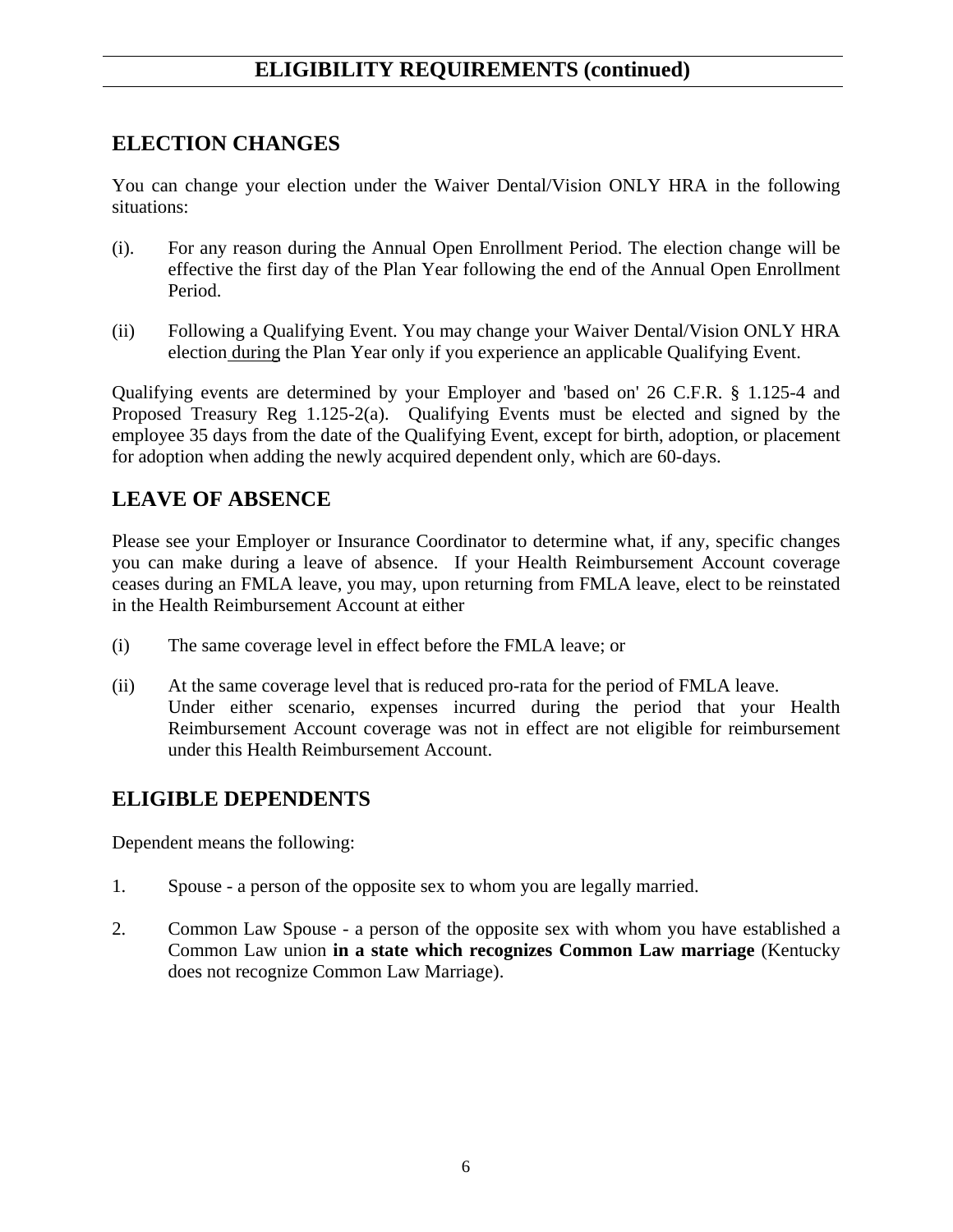- 3. Child Age 0 to 18 in the case of a child who has not yet attained his/her 19th birthday, "child" means an individual who is:
	- a. A son, daughter, stepson, or stepdaughter of the *employee*/retiree, or
	- b. An eligible foster child of the *employee*/retiree (eligible foster child means an individual who is placed with the *employee*/retiree by an authorized placement agency or by judgment, decree, or other order of any court of competent jurisdiction), or
	- c. An adopted child of the *employee*/retiree (a legally adopted individual of the *employee*/retiree, or an individual who is lawfully placed with the *employee*/retiree for legal adoption by the *employee*/retiree, shall be treated as a child), or
	- d. A grandchild for whom the *employee*/retiree has been awarded guardianship or custody by a court of competent jurisdiction.
- 4. Child Age 19 to 25 in the case of a child who has attained his/her 19th birthday but who has not yet attained his/her 26th birthday, "child" means an individual who is:
	- a. A son, daughter, stepson, stepdaughter, eligible foster child, adopted child or a grandchild of the employee/retiree – as described above; and
	- b. Is NOT eligible to enroll in an employer-sponsored health plan offered by the child's full-time employer.
- 5. Disabled Dependent A dependent child who is totally and permanently disabled may be covered on your KEHP benefit plan beyond the end of the month in which he/she turns 26, provided the disability
	- a Started before his/her 26th birthday and
	- b Is medically-certified by a physician. A dependent child will be considered totally and permanently disabled if, in the judgment of KEHP, the written certification adequately demonstrates that the Dependent child is unable to engage in any substantial gainful activity by reason of medically determinable physical or mental impairment that can be expected to result in death or that has lasted or can be expected to last for a continuous period of not less than 12 months.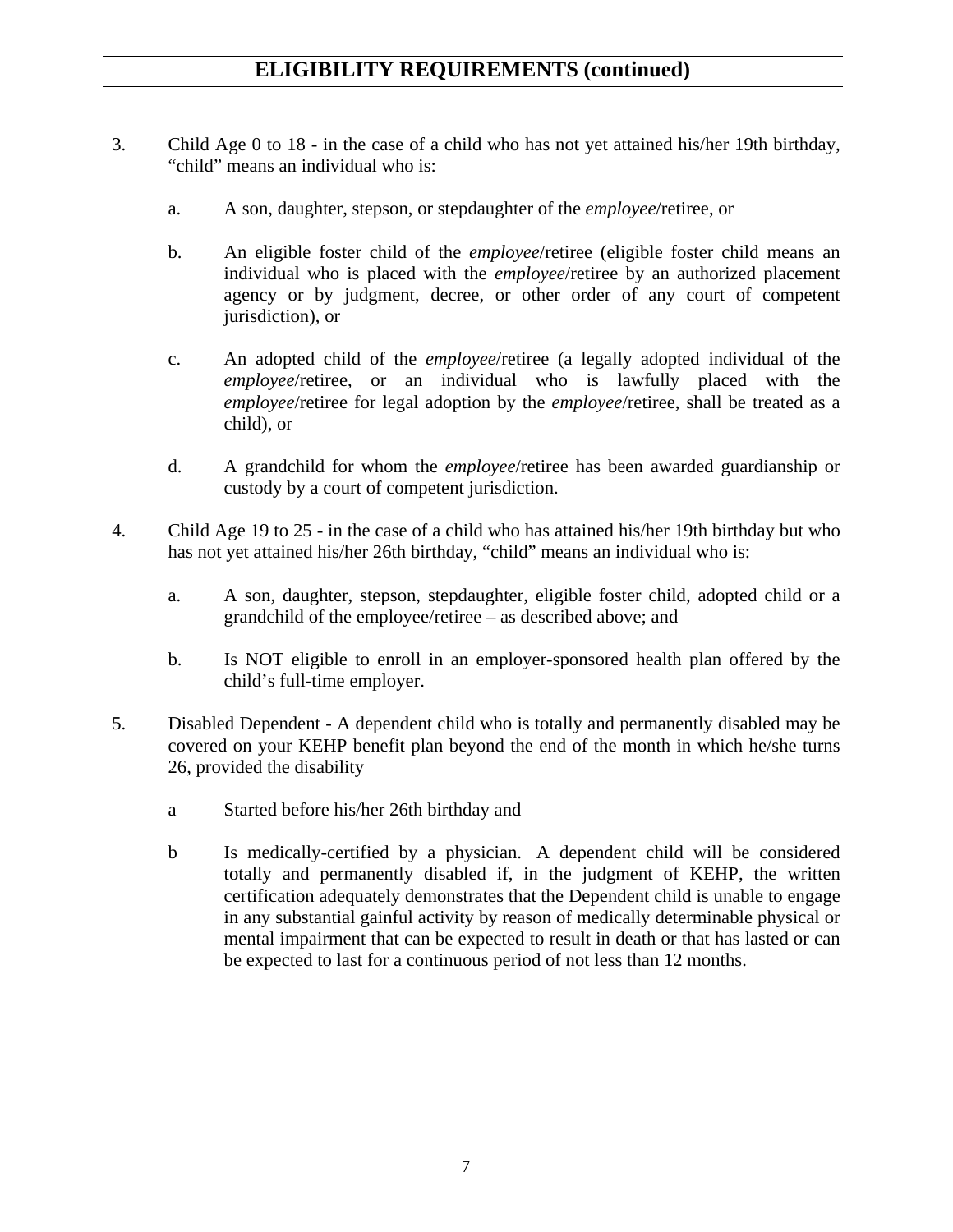#### PLEASE NOTE:

- A Cross Reference Payment Option is a payment option involving two employees/retirees who are a legally married couple and enroll themselves and at least one child as a dependent in a KEHP family plan.
- A dependent must meet KEHP's eligibility rules before an employee/plan holder may add the dependent to the Plan. Upon reaching age of termination, the dependent child will become ineligible and terminate as a dependent at the end of the month in which the birthday occurs.
- Any person who knowingly and with intent to defraud any insurance company or other person files an application for insurance containing any materially false information or conceals, for the purpose of misleading, information concerning any fact material thereto commits a fraudulent insurance act, which is a crime. This includes adding a dependent to the Plan who does not meet the KEHP eligibility rules.

The KEHP requires documentation to verify a dependent's eligibility before coverage will be provided under the Plan. Examples of such documentation include but are not limited to marriage certificate, birth certificate, court documents, and/or guardianship papers.

The healthcare reform law (Patient Protection and Affordable Care Act) generally requires group health plans that offer dependent coverage to continue making such coverage available for an adult child until age 26.

In general, a dependent under the KEHP for purposes of accident or health coverage is a dependent as defined as in Code § 152, determined without regard to subsections  $(b)(1)$ ,  $(b)(2)$ , and (d)(1)(B) thereof, (2) any child (as defined in Code § 152(f)(1)) of the Participant who as of the end of the taxable year has not attained age 27, and (3) any child of the Participant to whom IRS Rev. Proc. 2008-48 applies (regarding certain children of divorced or separated parents who receive more than half of their support for the calendar year from one or both parents and are in the custody of one or both parents for more than half of the calendar year). Because this plan is "grandfathered" for plan year 2013, this plan is not required to extend coverage to children who are eligible for coverage under another employer's group health plan (*e.g.,* eligible under the plan of the child's own employer). This plan has interpreted this to mean the child full-time employer. A "grandfathered" plan cannot deny coverage if a child is eligible for coverage under another *parent's* group health plan, however.

A "child" is an individual who is the employee's son, daughter, stepson, or stepdaughter, and includes both a legally adopted individual of the employee and an individual lawfully placed with the employee for legal adoption by the employee. The term "child" also includes an eligible foster child, defined as a child placed with the employee by an authorized placement agency or by judgment, decree, or other order of any court of competent jurisdiction.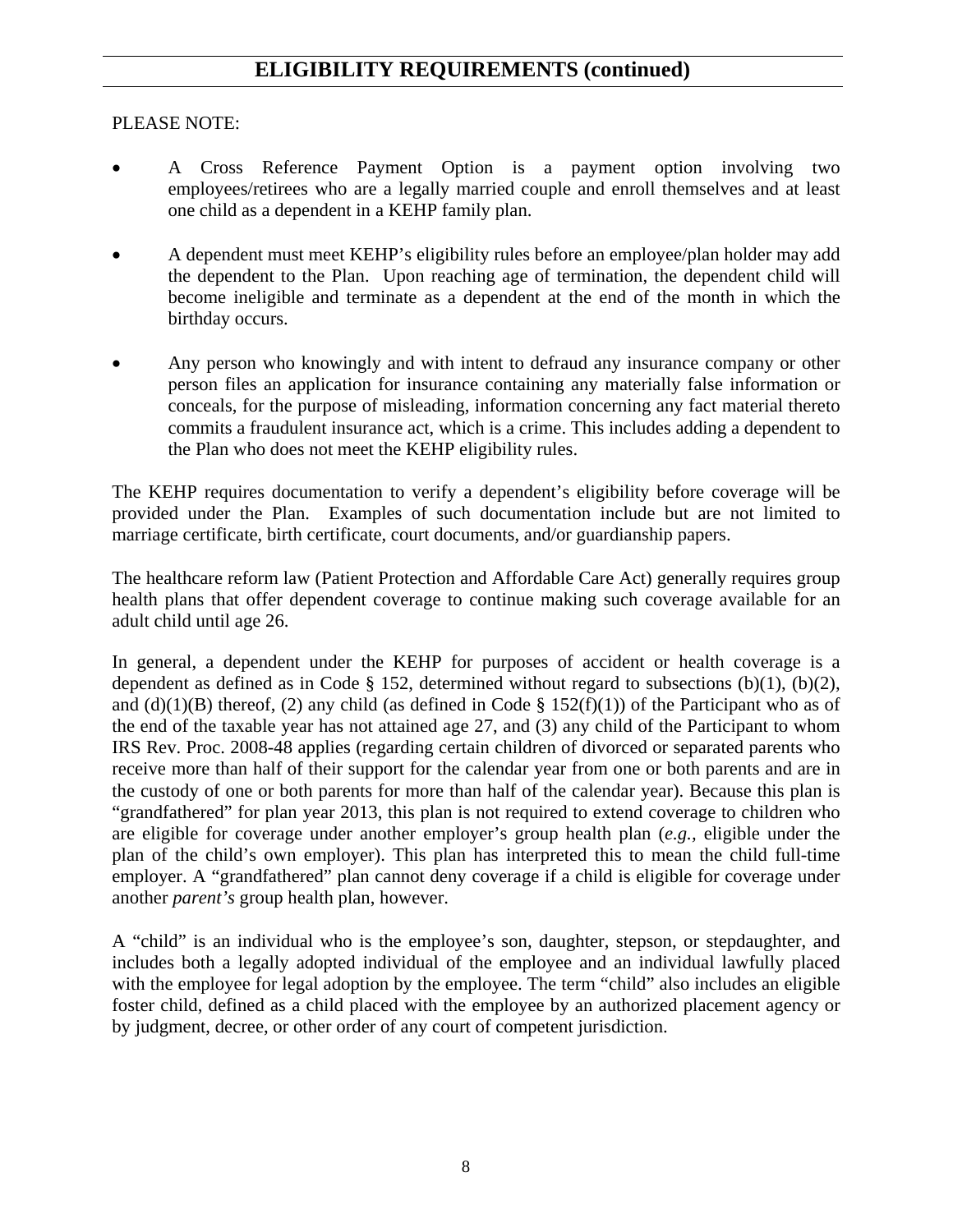The definition change the age limit, residency, support, and other tests that would otherwise have to be met in order for an individual to qualify as a tax dependent under the Code do not apply to such an employee's child for purposes of the tax-favored treatment of health coverage that is available under Code §§ 105(b) and 106.

The status as a "qualifying child" or "qualifying relative" under Section 152 will continue to be relevant when determining the tax treatment of health coverage for individuals who are not an employee's spouse or child.

Individuals under a civil union or domestic partnership are not eligible for coverage under this plan. Dependent status between a Participant and dependent or other individual must not violate Federal, state or local law.

#### **REDIRECTION OF EMPLOYER CONTRIBUTION**

A *Participant* may be eligible to redirect the employer contribution. Please contact your Employer or Insurance Coordinator for details.

### **UNIFORMED SERVICES EMPLOYMENT AND REEMPLOYMENT RIGHTS ACT (USERRA)**

#### **CONTINUATION OF BENEFITS**

Effective October 13, 1994 Federal law requires that health plans must offer to continue coverage for *employees* who are absent due to service in the uniformed services and/or their *dependents*. Coverage may continue for up to twenty-four (24) months after the date the *employee* is first absent due to uniformed service.

#### **ELIGIBILITY**

An *employee* is eligible for continuation under USERRA if absent from employment because of voluntary or involuntary performance of duty in the Armed Forces, Army National Guard, Air National Guard, the commissioned corps of the Public Health Service or any other category of persons designated by the President of the United States of America in a time of war or national emergency. Duty includes absence for active duty, active duty for training, initial active duty for training, inactive duty training, full-time National Guard duty and for the purpose of an examination to determine fitness for duty.

An *employee's dependent* who has coverage under this *Plan* immediately prior to the date of the *employee's* covered absence are eligible to elect continuation under USERRA.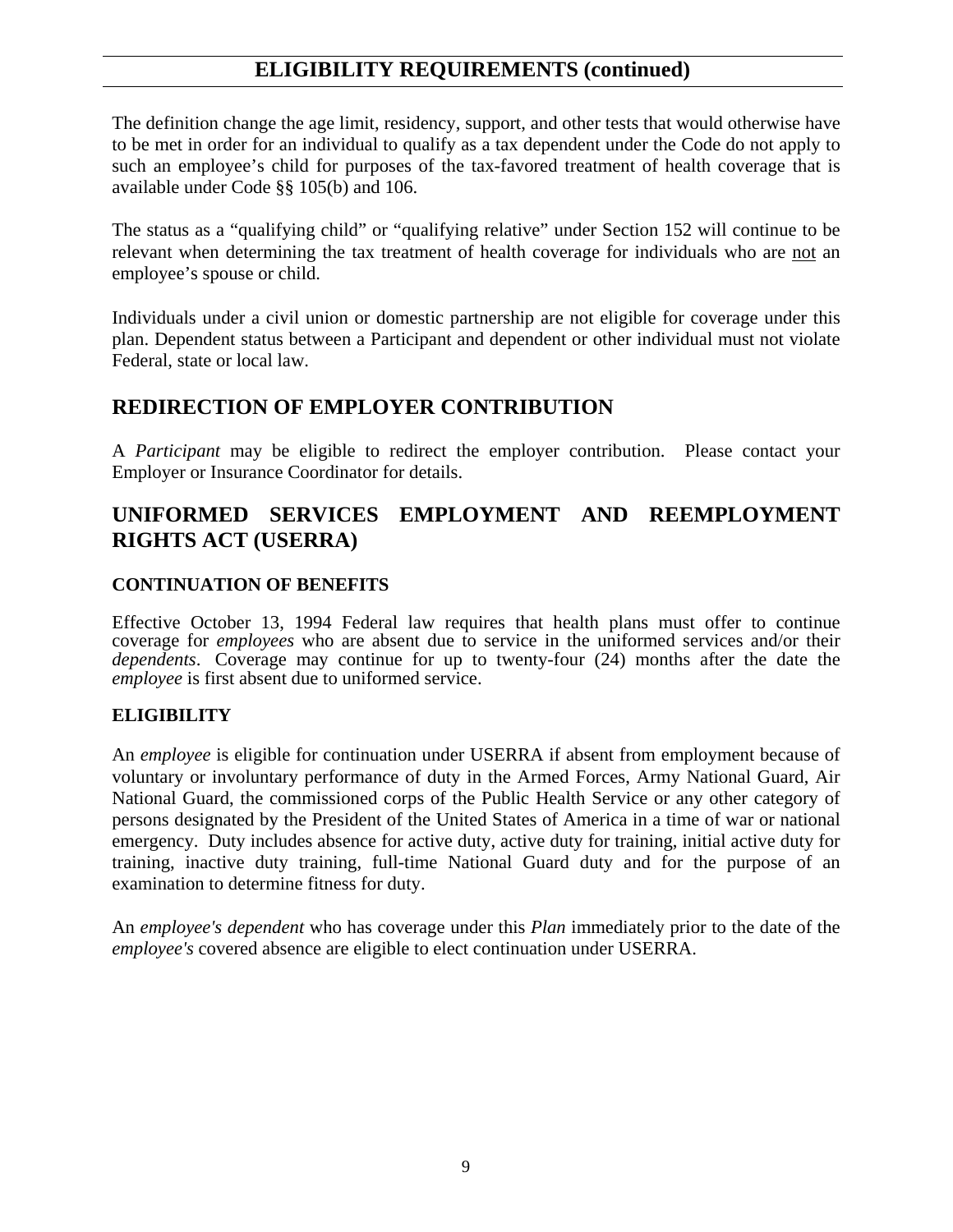#### **PREMIUM PAYMENT**

If continuation of *Plan* coverage is elected under USERRA, the *employee* or *dependent* is responsible for payment of the applicable cost of coverage. If the *employee* is absent for 30 days or less, the cost will be the amount the *employee* would otherwise pay for coverage. For absences exceeding 30 days, the cost may be up to 102% of the cost of coverage under this *Plan*. This includes the *employee's* share and any portion previously paid by the *employer*.

#### **DURATION OF COVERAGE**

Elected continuation coverage under USERRA will continue until the earlier of:

- 24 months beginning the first day of absence from employment due to service in the uniformed services; or
- The day after the *employee* fails to apply for, or return to employment, as required by USERRA, after completion of a period of service.

Under Federal law, the period of coverage available under USERRA shall run concurrently with the COBRA period available to an *employee* and/or eligible *dependents*.

#### **OTHER INFORMATION**

*Employees* should contact their *employer* with any questions regarding coverage normally available during a military leave of absence or continuation coverage and notify the *employer* of any changes in marital status, or a change of address.

### **EMPLOYEE EFFECTIVE DATE OF COVERAGE**

You must enroll on forms acceptable to the Plan Sponsor

- 1. If your completed enrollment forms are signed by you within thirty five (35) days after *your* hire date, *your* coverage is effective on the 1st day of the 2nd month following the month of hire. Your coverage may be effective at a later date as determined by the Plan Sponsor.
- 2. If your completed enrollment forms are signed by *you* more than thirty five (35) days after *your* hire date , *you* are a *late applicant* and you will not be eligible for coverage under this Plan until the next annual open enrollment period or until you experience a permitted *qualifying event*. *Your* coverage is effective as determined by the Plan Sponsor.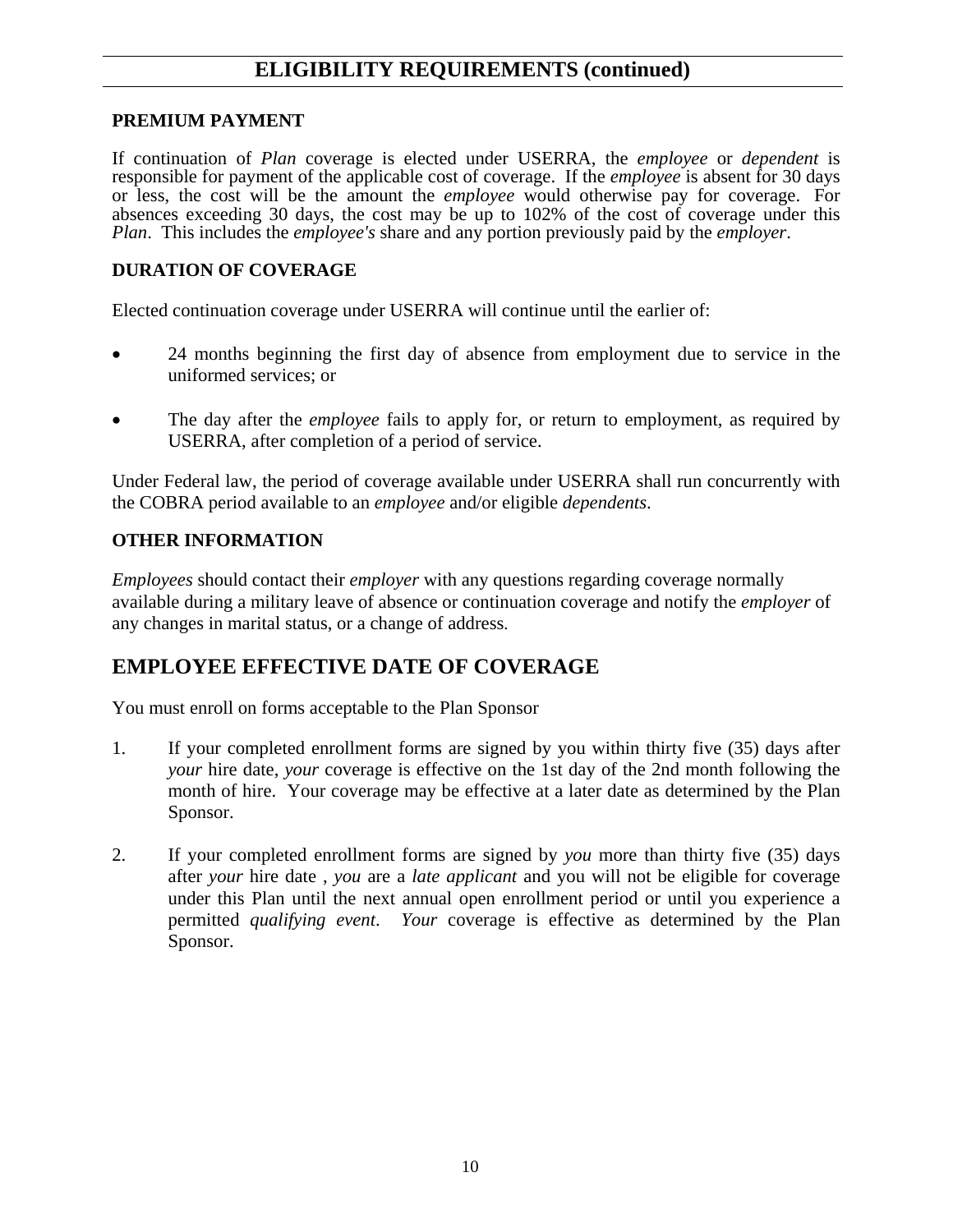### **TERMINATION OF COVERAGE**

Participation in the Waiver Dental/Vision ONLY HRA ends on the day employment terminates or the day the employee becomes ineligible for participation, whichever comes first. However, you may be eligible to continue participation under this Waiver Dental/Vision ONLY HRA in accordance with Federal law beyond the date that participation would otherwise end. Your COBRA continuation rights and responsibilities are described in the Continuation of Coverage section. All Waiver Dental/Vision ONLY HRA dollars that are not applied towards Eligible Healthcare Expenses incurred before your termination date are forfeited.

Although the *Employer* expects to maintain the Waiver Dental/Vision ONLY HRA indefinitely, it has the right to modify or terminate the program at any time for any reason. All modifications/terminations effectuated by the *Employer* will be applied to all *Participants* except as otherwise stated.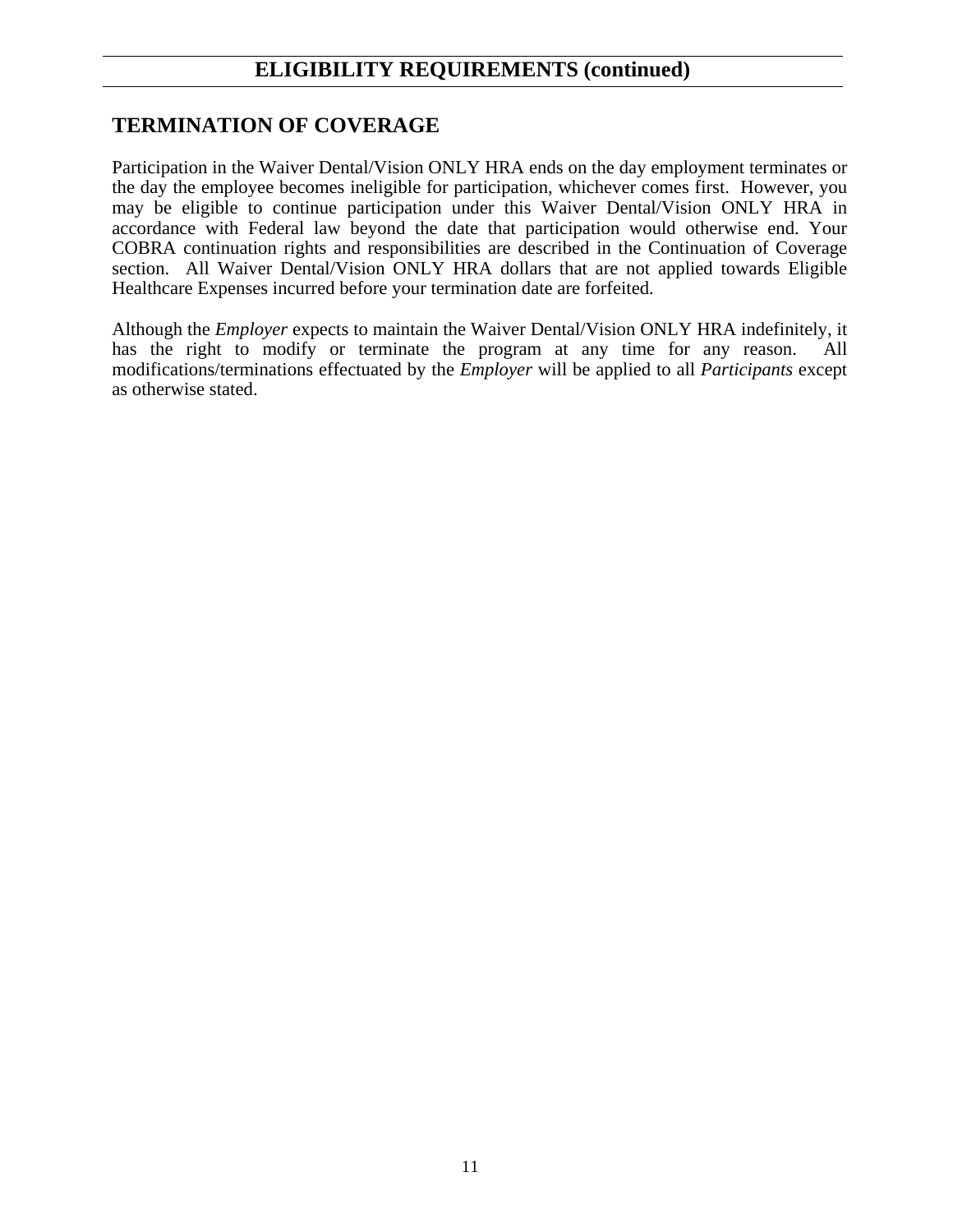### **AVAILABLE FUNDS**

Each *Plan Year*, the *Employer* allocates a specified notional amount of Waiver Dental/Vision ONLY HRA dollars to your Health Reimbursement Account. The amount of Waiver Dental/Vision ONLY HRA dollars allocated to your Health Reimbursement Account is determined at the sole discretion of the *Employer*. Nevertheless, the annual amount of Waiver Dental/Vision ONLY HRA dollars allocated to each Participant's Health Reimbursement Account will be determined in a uniform and non-discriminatory manner in comparison to other similarly situated *employees*.

The Commonwealth of Kentucky Waiver Dental/Vision ONLY HRA does not contain a Maximum Account Balance. Waiver Dental/Vision ONLY HRA dollars remaining in the Health Reimbursement Account at the end of the Plan Year will roll over to the next Plan Year, if you continue to waive health insurance coverage and you remain eligible to receive the funds. You must re-enroll each year to receive coverage.

Under no circumstances can an employee receive more than \$175.00 per month and \$2,100.00 per plan year.

### **ELIGIBLE CLAIMS**

Only healthcare care expenses that have not been or will not be reimbursed by any other source may be Eligible Healthcare Expenses (to the extent all other conditions for Eligible Healthcare Expenses have been satisfied). As such, this Waiver Dental/Vision ONLY HRA does not coordinate benefits with any other group or individual health coverage except as provided herein.

"Waiver Dental/Vision ONLY HRA Eligible Healthcare Expenses" are healthcare expenses *incurred* by you or your eligible dependents that satisfy all of the conditions described below. All expenses that are not within the scope of "Waiver Dental/Vision ONLY HRA Eligible Healthcare Expenses" described below are excluded. The following expenses are eligible for reimbursement under this Waiver Dental/Vision ONLY HRA *Plan* (provided all other terms and conditions of the Waiver Dental/Vision ONLY HRA have been satisfied):

Vision Dental

The list above is a general categorical list for eligible expenses. To obtain a detailed sample list, visit Humana's website at *My*Humana.com or call 877-KYSPIRIT (877-597-7474) to obtain a list of eligible expenses. This list is subject to change.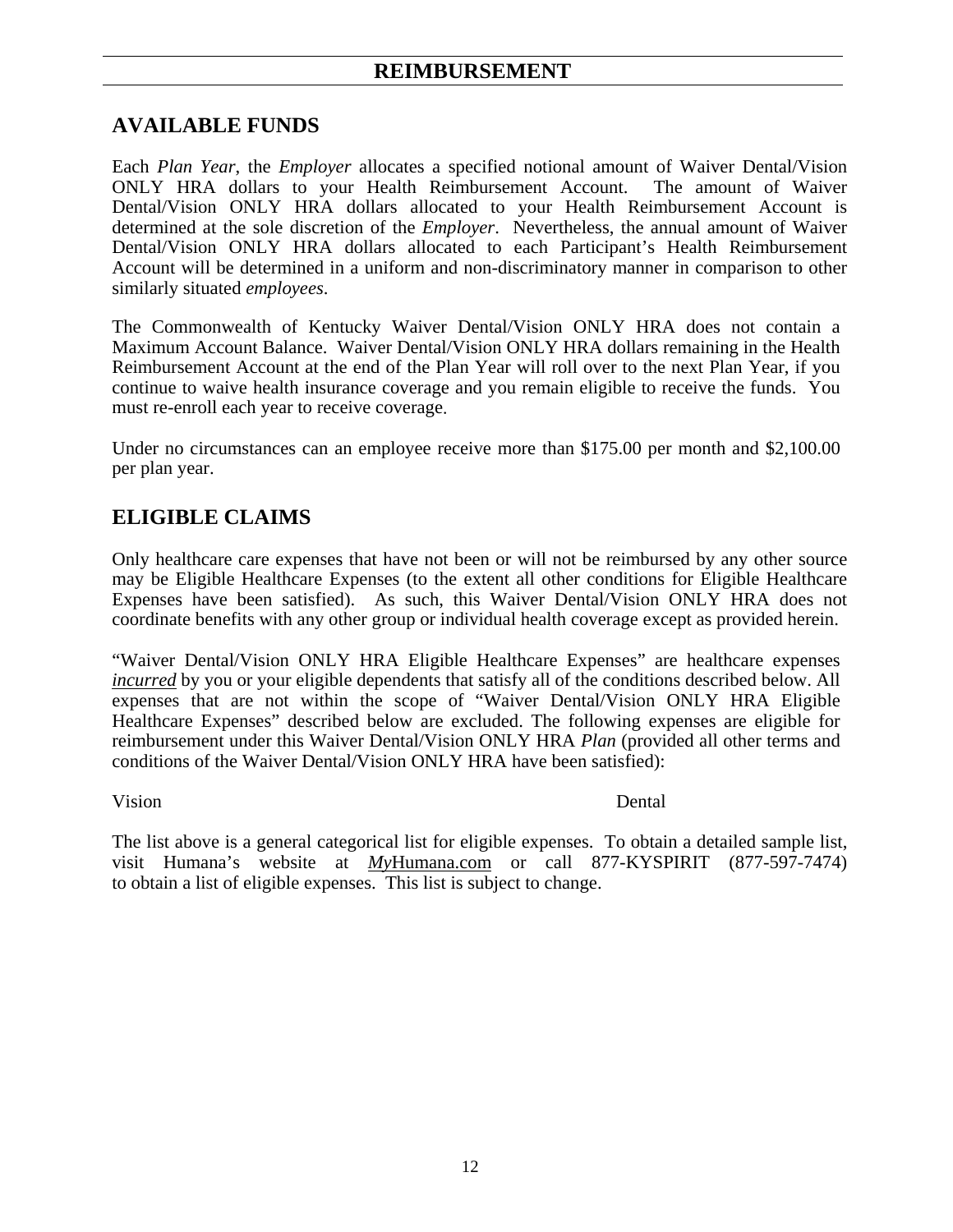#### *MY***HUMANA**

*My*Humana is personal, password-protected access on Humana's home page that provides information and tools to help covered persons make informed decisions. Go to www.humana.com and click on "Log or Register" to receive step by step instructions on how to set up your MyHumana page. After you have set up your page, log on at www.humana.com, anytime to check the status of your Waiver Dental/Vision ONLY HRA account. You can also find financial tools to help with budgeting for healthcare and more.

MyHumana Mobile allows you quick access to important information using your mobile device's browser. If you log in to MyHumana Mobile, using your existing MyHumana login and password, you can access:

- The urgent care center finder;
- Your member ID card detail information; and
- Your spending account balance and transaction information

"Incurred" means the date the service or treatment is provided; not when the expense arising from the service or treatment is paid. Thus, an expense that has been paid but not incurred (e.g. prepayment to a physician) will not be reimbursed until the services or treatment giving rise to the expense has been provided. In no event will the following expenses be eligible for reimbursement:

- Any expense that is not a Code Section 213(d) expense;
- Any expenses incurred for qualified long term care services;
- Expenses incurred prior to the date that coverage under this Waiver Dental/Vision ONLY HRA becomes effective;
- Expenses incurred after the date that coverage under this Waiver Dental/Vision ONLY HRA ends;
- Expenses that have been reimbursed by another plan or for which you plan to seek reimbursement under another health plan.

To the extent that Eligible Healthcare Expenses are covered both by this Waiver Dental/Vision ONLY HRA and by an *Employer* administrated FSA in which the employee participates, Eligible Healthcare Expenses are first reimbursed from the FSA and then the HRA.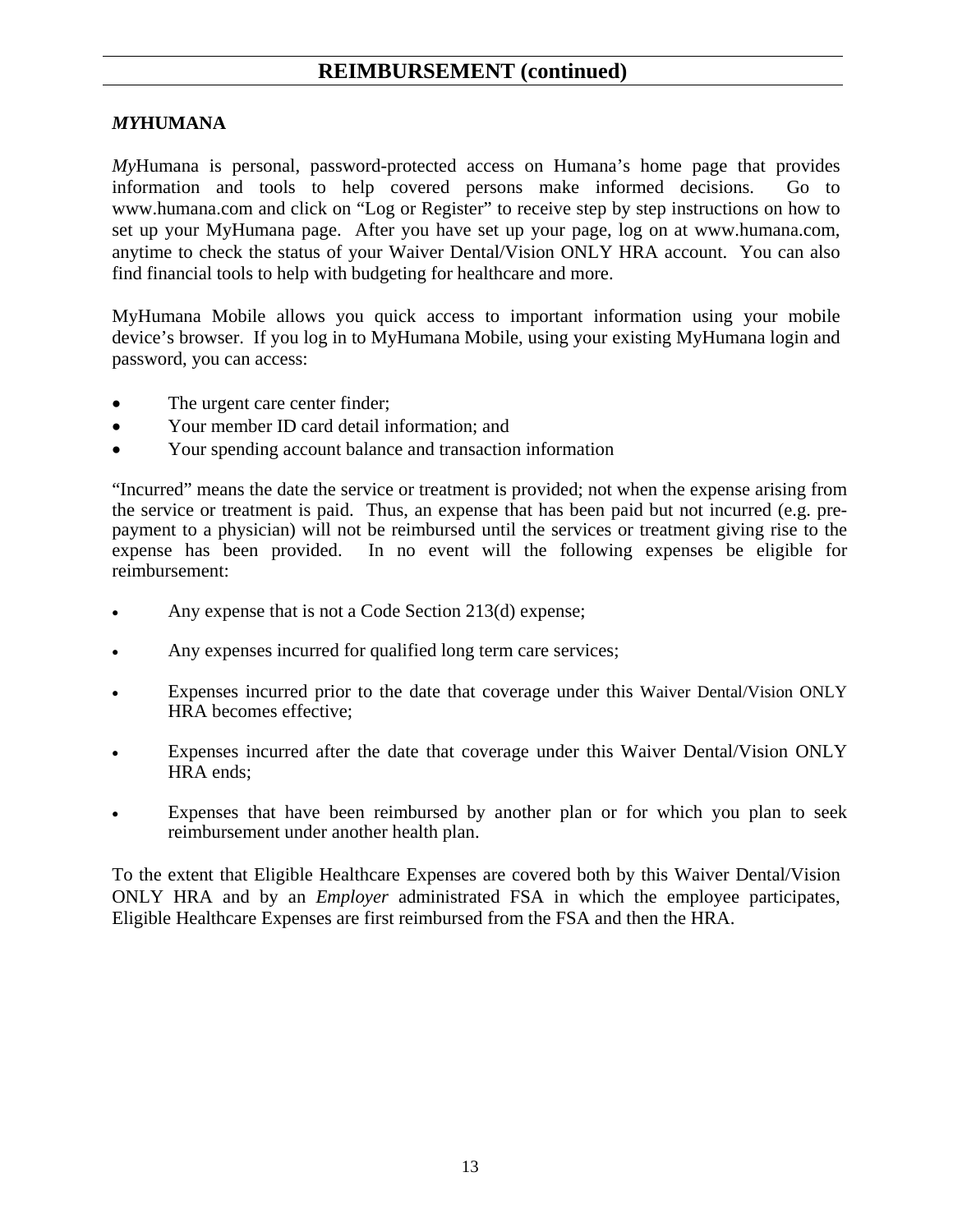### **CLAIM REIMBURSEMENT**

Under this Waiver Dental/Vision ONLY HRA, you have two reimbursement options. You can complete and submit a written claim for reimbursement (see "Paper Claims" below for more information). Alternatively, you can use a Humana*Access* card (see "Electronic Payment Card" below for more information) to pay the expense. In order to be eligible for the Humana*Access* card, you must agree to abide by the terms and conditions of the Electronic Payment Card Program (the "Program") as set forth herein and in the Humana*Access* Cardholder Agreement (the "Cardholder Agreement") including limitations as to card usage, the *Plan*'s right to withhold and offset for ineligible claims, etc. The following is a summary of how both options work.

**Waiver Dental/Vision ONLY** HRA claim is deemed filed when it is received by Humana. If your claim for reimbursement is approved, you will be provided reimbursement as soon as reasonably possible following the determination.

In some instances, *your* insurer (if Humana) may submit the EOB on *your* behalf. In that situation, *you* certify when *you* incur the expense that the expense has not been reimbursed by any other source and that *you* will not seek reimbursement from any other source. *You* may submit requests for reimbursement of Eligible Healthcare Expenses at any time prior to the end of the Waiver Dental/Vision ONLY HRA Run Out Period. The Waiver Dental/Vision ONLY HRA Run Out Period for active *employees* is 90 days after the end of the *plan year*.

If it is later determined that you and/or your eligible Dependent(s) received an overpayment or a payment was made in error (e.g., you were reimbursed for an expense under the Waiver Dental/Vision ONLY HRA that is later paid for by your health plan) you will be required to refund the overpayment or erroneous reimbursement to the Waiver Dental/Vision ONLY HRA.

If you do not refund the overpayment or erroneous payment the Plan reserves the right to offset future reimbursement; equal to the overpayment or erroneous payment or, if that is not feasible, to withhold such funds from your pay. If all other attempts to recoup the overpayment/erroneous payment are unsuccessful, the Plan Administrator may treat the overpayment as a bad debt, which may have income tax implications for you. In addition, if the Plan Administrator determines that you have submitted a fraudulent claim, the Plan Administrator may terminate your coverage under this Waiver Dental/Vision ONLY HRA.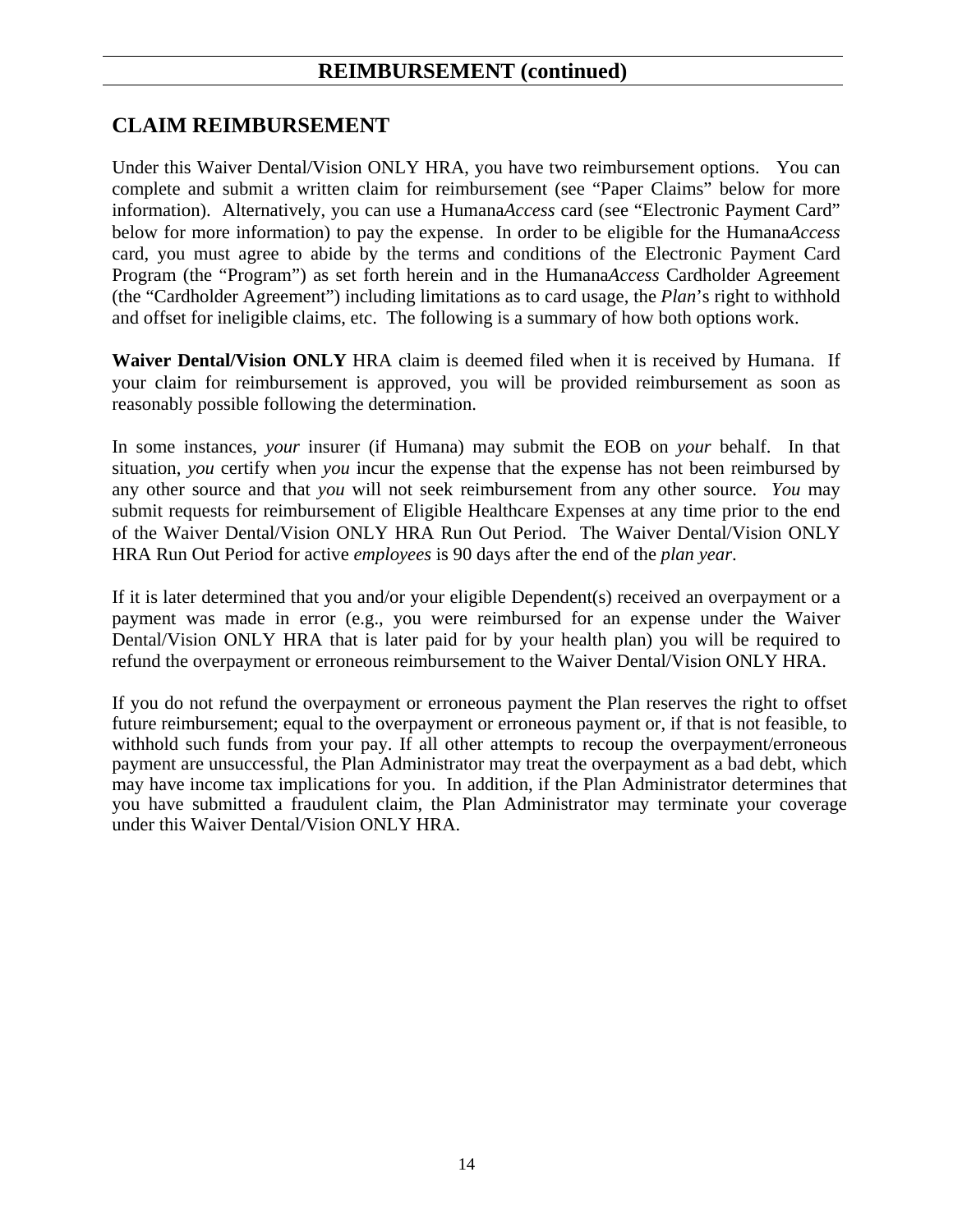#### **PAPER CLAIMS**

When you incur an Eligible Healthcare Expense, you file a claim with Humana by completing and mailing or faxing a Request for Reimbursement Form. Forms can be mailed to PO Box 14167, Lexington, KY 40512-4167 or faxed to 1-800-905-1851. You may obtain a Request for Reimbursement Form from Humana or print a copy from the KEHP website at www.kehp.ky.gov. You must include with your Request for Reimbursement Form a written statement from an independent third party (e.g., a receipt, EOB, etc.) associated with each expense that indicates the following:

- (i) The nature of the expense (e.g. what type of service or treatment was provided).
- (ii) If the expense is for a prescribed over- the- counter drug, the written statement must indicate the name of the drug;
- (iii) The date the expense was incurred; and
- (iv) The amount of the expense.

Humana will process the claim once it receives the Request for Reimbursement Form from you. Reimbursement for expenses that are determined to be Eligible Healthcare Expenses will be made as soon as possible after receiving the claim and processing it. If the expense is determined to not be an Eligible Healthcare Expense, you will receive notification of this determination. You must submit all claims for reimbursement for Eligible Healthcare Expenses during the *Plan Year* in which they were incurred or during the Run Out Period.

#### **ELECTRONIC PAYMENT CARD**

The Humana*Access* card allows you to pay for Eligible Healthcare Expenses at the time that you incur the expense.

1. In order to be eligible for the Humana*Access* card, you must agree to abide by the terms and conditions of the Program as set forth herein and in the Humana*Access* Cardholder Agreement (the "Cardholder Agreement") including limitations as to card usage, the *Plan*'s right to withhold and offset for ineligible claims, etc.

You must agree to abide by the terms of the Program both during the Initial Election Period and during each Annual Open Enrollment Period. A Cardholder Agreement will be provided to you. The Cardholder Agreement is part of the terms and conditions of your *Plan* and this *SPD*.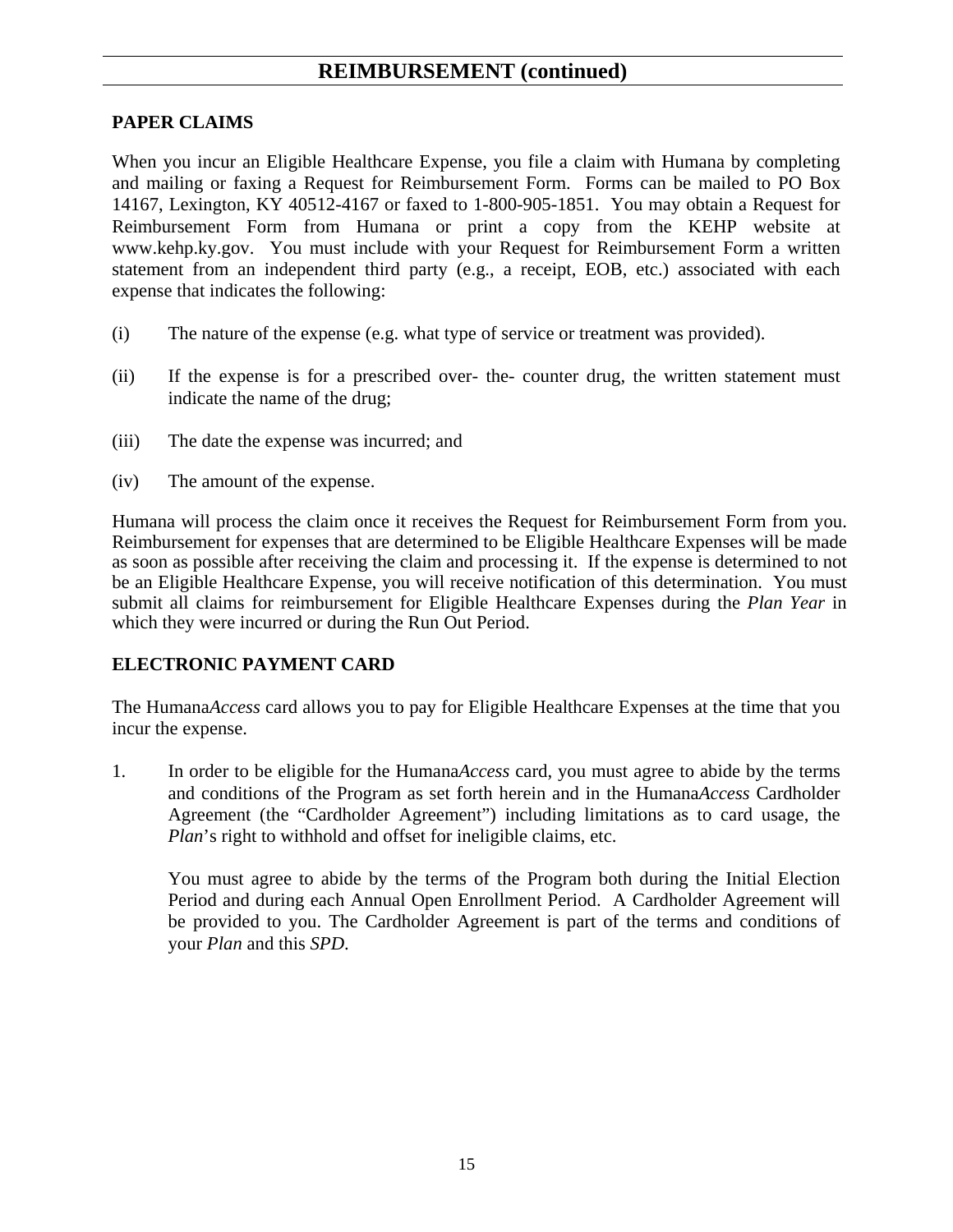2. The card will be turned off when employment or coverage terminates. The card will be turned off if you fail to provide the correct documentation to Humana, when necessary to substantiate claims. If Humana does not receive substantiation (verification) from you within thirty (30) days after you swipe the Humana*Access* card, then Humana will request this substantiation from you. If substantiation is not received within 30 more days (for a total of 60 days from the initial Humana*Access* card swipe), then claims processing will be suspended. This suspension of claims will include the use of the Humana*Access* card as well as reimbursements for paper claims.

The card will be turned off when you terminate employment or when coverage under the *Plan* ends.

- 3. As specified in the Cardholder Agreement, you certify during the applicable Election Period that the amounts in your Waiver Dental/Vision ONLY HRA will only be used for Eligible Healthcare Expenses (i.e. healthcare expenses incurred by you, your *spouse*, and your dependents).You also certify that you have not been reimbursed for the expense and that you will not seek reimbursement for the expense from any other source. Failure to abide by this certification will result in termination of the Humana*Access* card use privileges.
- 4. Use of the Humana*Access* card for Waiver Dental/Vision ONLY HRA expenses is limited to merchants who are healthcare providers (doctors, etc.). As set forth in the Cardholder Agreement, you may be able to use the Humana*Access* card at a regular retail store – e.g., a supermarket, grocery store, or discount store with a pharmacy – if the facility has installed the Inventory Information Approval System (IIAS). If the IIAS system is not installed at a regular retail store, you will need to submit Waiver Dental/Vision ONLY HRA expenses for reimbursement using a paper claim.
- 5. When you incur an Eligible Healthcare Expense at a doctor's office, such as a copayment you swipe the Humana*Access* card at the provider's office much like you would a typical credit card. The provider is paid for the expense up to the maximum reimbursement amount available under the Waiver Dental/Vision ONLY HRA (or as otherwise limited by the Program) at the time that you swipe the Humana*Access* card. Every time you swipe the Humana*Access* card, you certify to the *Plan* that the expense for which payment under the Waiver Dental/Vision ONLY HRA is being made is an Eligible Healthcare Expense and that you have not been reimbursed from any other source nor will you seek reimbursement from another source.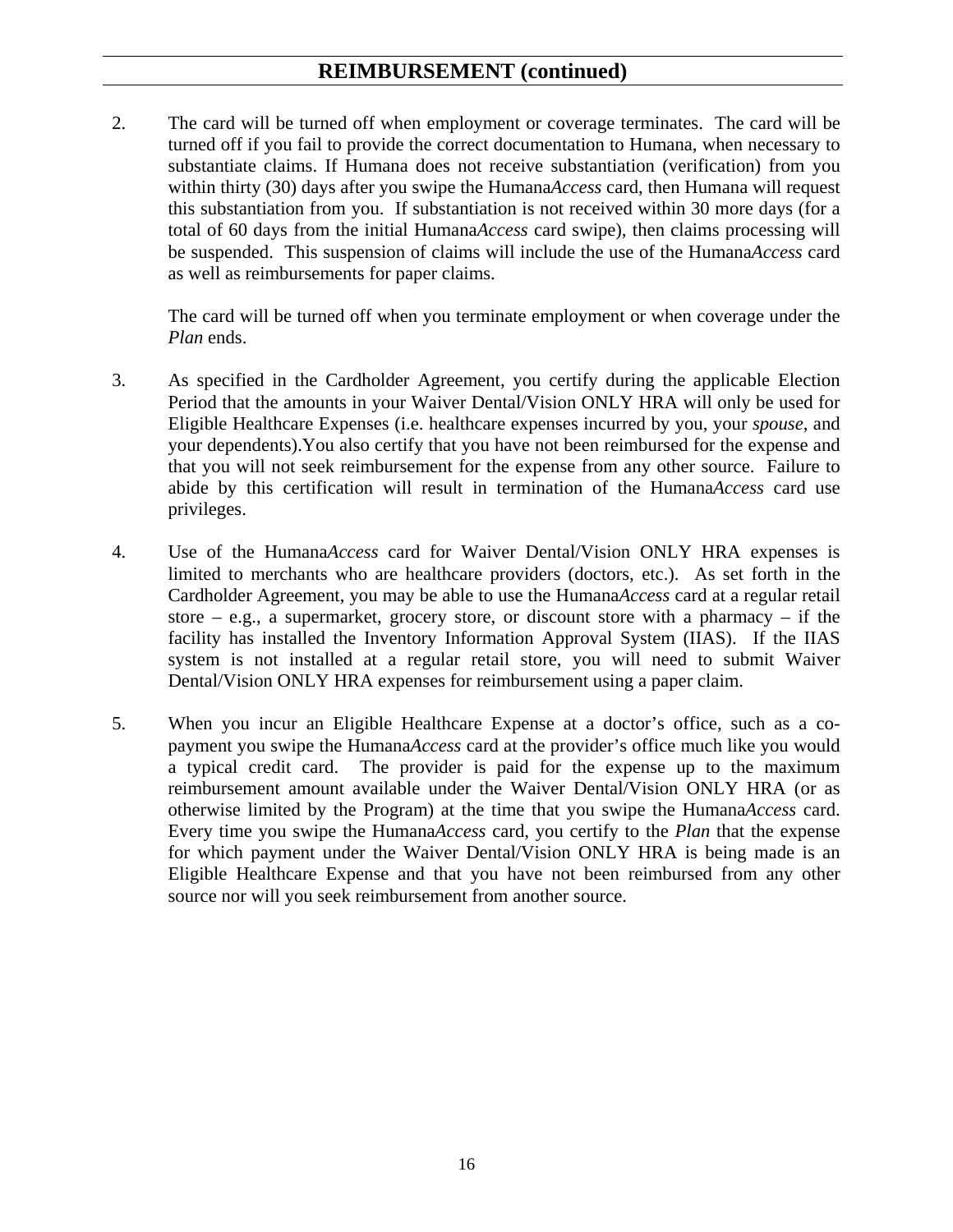- 6. You must obtain and retain a receipt/third party statement each time you swipe the Humana*Access* card. You must obtain a third party statement from the healthcare provider (e.g., receipt, invoice, etc.) that includes the following information each time you swipe the Humana*Access* card:
	- The nature of the expense (e.g., what type of service or treatment was provided).
	- The date the expense was incurred.
	- The amount of the expense.

You must retain this receipt for one year following the close of the *Plan year* in which the expense is incurred. Even though payment is made under the card arrangement, you may be required to submit a written third party statement (except as otherwise provided in the Cardholder Agreement). You will receive a letter from the Claims Administrator that a third party statement is needed. You must provide the third party statement to the Claims Administrator within 45 days (or such longer period provided in the letter from the Claims Administrator) of the request.

7. There may be situations in which you will not be required to provide the written statement to the claims administrator. More detail as to which situations apply under your *Plan* is specified in the Cardholder Agreement.

Note: You should still obtain the third party receipt when you incur an expense and swipe the Humana*Access* card, even if you think it will not be needed, in the event the receipt is requested by the Claims Administrator.

8. Pay at the provider's office with your Visa Humana*Access* Card.

Here are the steps to take when paying for the service:

- When you receive your service, present your primary insurance card so the provider can identify your copayment/coinsurance amount and bill your insurer.
- Ask the provider to follow the instructions on the Humana*Access* card to submit a second claim to Humana, which takes only a few minutes.
- Then swipe your Humana*Access* card through the credit card machine, to make the payment.
- Select "credit" not "debit" for your transaction.
- Sign and save the receipt.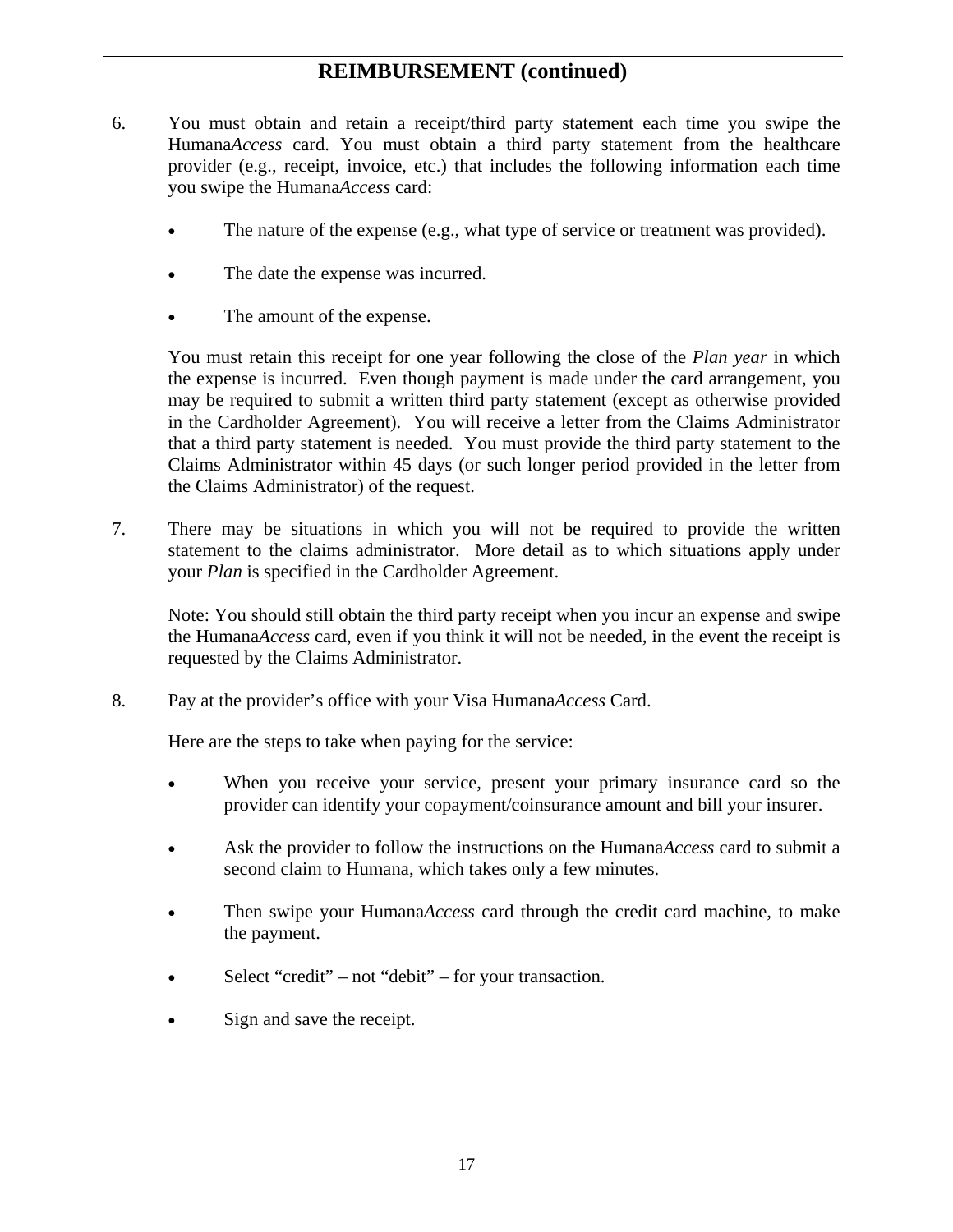- 9. You must pay back any improperly paid claims. If you are unable to provide adequate or timely substantiation as requested by the Claims Administrator, you must repay the *Plan* for the unsubstantiated expense. The deadline for repaying the *Plan* is set forth in the Cardholder Agreement. If you do not repay the *Plan* within the applicable time period, the Humana*Access* card will be turned off and an amount equal to the unsubstantiated expense may be offset against future eligible claims under the Waiver Dental/Vision ONLY HRA. The Plan further reserves the right to withhold the amount of any unsubstantiated expenses from your paycheck and to take any additional steps deemed necessary to properly account for any unsubstantiated expenses.
- 10. You can use either the Humana*Access* card or the paper claims approach. You have the choice as to how to submit your eligible claims. If you elect not to use the Humana*Access* card, you may also submit claims under the Paper Claims approach discussed above. Claims for which the Humana*Access* card has been used cannot be submitted as Paper Claims.
- 11. This plan reserves the right to initiate the following correction procedures to recoup money from participants for claims that are improperly paid from the health Waiver Dental/Vision ONLY HRA (i.e., a claim that qualifies for after-the-fact-substantiation for which proper substantiation is not subsequently provided).
	- **Deny Access to the HumanaAccess card.** To ensure that no further violations occur, the Humana*Access* card must be deactivated until the amount of the improper payment is recovered. In the meantime, the participant must request reimbursements through other methods (e.g., by submitting paper claims).
	- **Require Repayment.** The employer may "demand" that the participant repay the improper payment. A letter to the participant will be sent identifying the amount, the reasons for requiring repayment, and the timeframe in which the repayment must be made.
	- **Withhold From Pay.** If the demand for repayment is unsuccessful, then an amount equal to the improper payment must be withheld from the participant's pay or other compensation, to the full extent permitted under applicable law.
	- **Offset**. If the improper payment is still outstanding and amounts are not available to be withheld, then the employer is to apply a substitution or offset approach against subsequent valid claims, up to the amount of the improper payment.
	- **Treat Payment as Other Business Indebtedness**. If the above correction efforts prove unsuccessful, then the employee remains indebted to the employer for the amount of the improper payment. In that event, and consistent with its business practices, the employer may treat the payment as it would treat any other business indebtedness.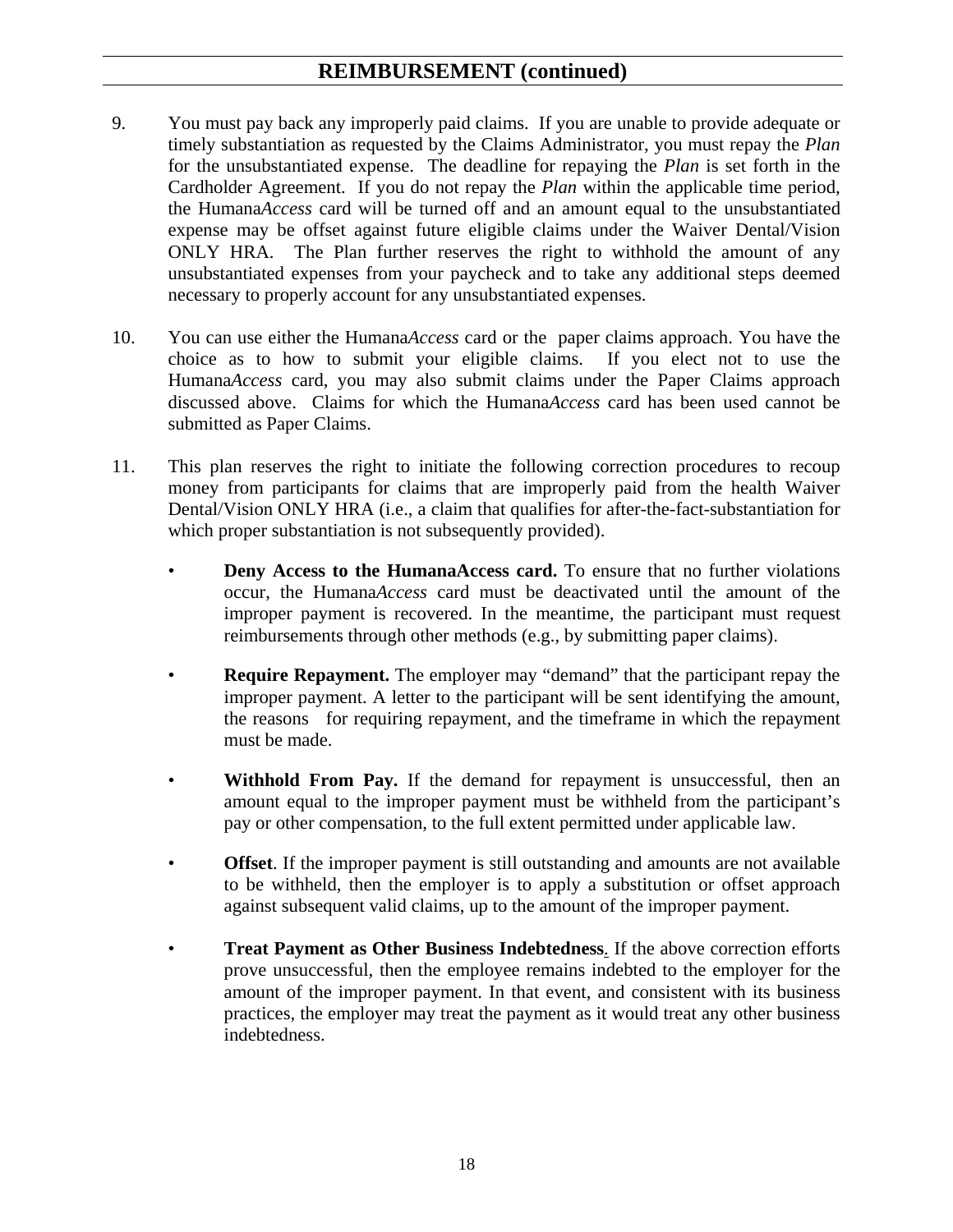### **MAXIMUM AMOUNT OF REIMBURSEMENT**

The maximum reimbursement amount that you can receive is equal to your Health Reimbursement Account balance at the time the request for reimbursement is processed.

#### **DENIED CLAIMS**

If your claim for benefits is denied, you will have the right to a full and fair review process. Refer to Appendix I of this *SPD* for a detailed summary of the Claims Procedures under this *Plan*.

#### **UNCLAIMED HEALTH CARE REIMBURSEMENTS**

Any funds that you are not entitled to carry over will be forfeited and returned to the *employer*.

The Carry Over amount will be allocated to your Health Reimbursement Account by Humana after the HRA Run Out Period. Please view the Reimbursement section of this *Summary Plan Description* to determine the Health Reimbursement Account limits for your Health Reimbursement Account.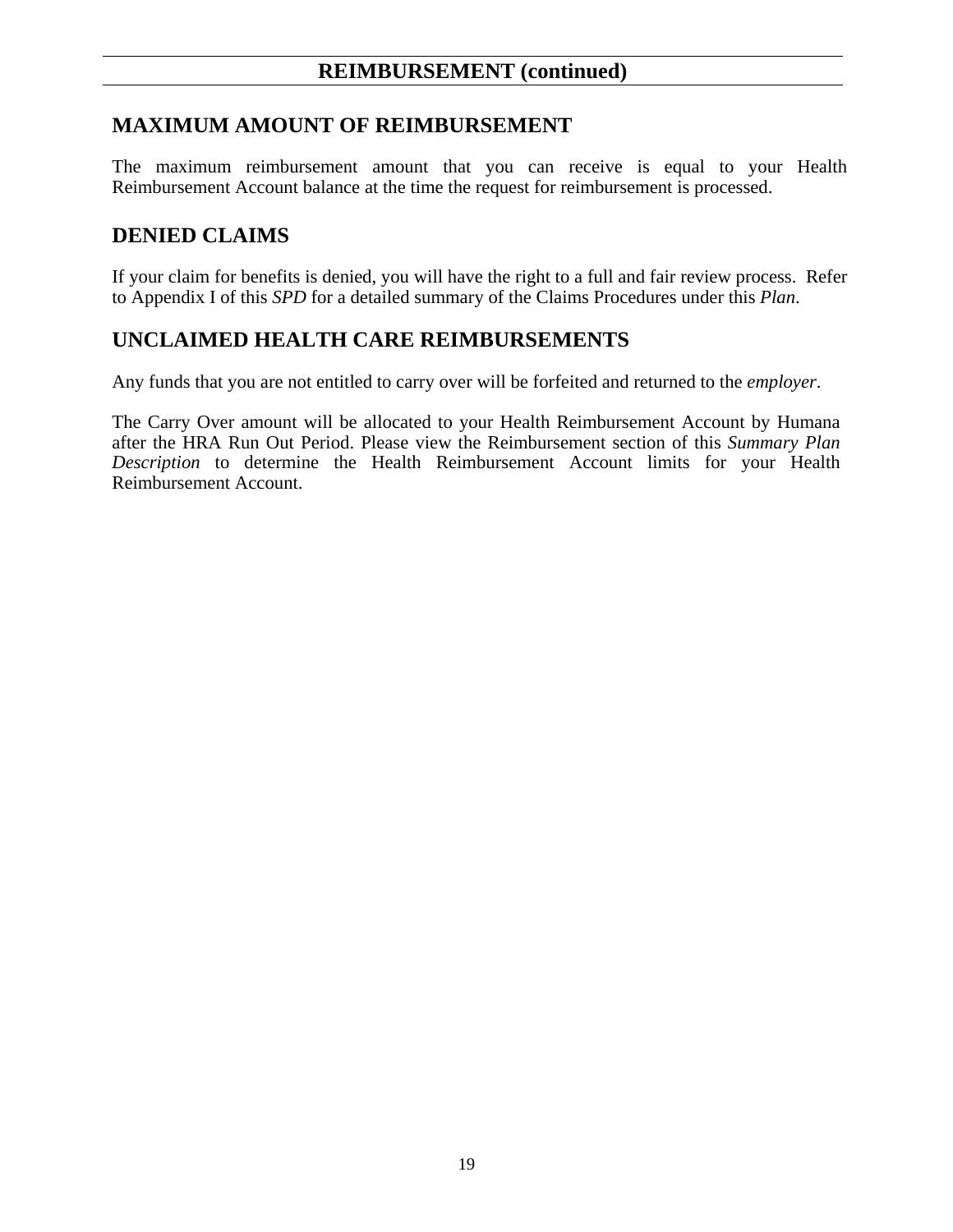### **PRIVACY OF PROTECTED HEALTH INFORMATION**

#### **PRIVACY OF PROTECTED HEALTH INFORMATION**

This *Plan* is required by law to maintain the privacy of *your protected health information* in all forms including written, oral and electronically maintained, stored and transmitted information and to provide individuals with notice of this *Plan's* legal duties and privacy practices with respect to *protected health information*.

This *Plan* has policies and procedures specifically designed to protect *your* health information when it is in electronic format. This includes administrative, physical and technical safeguards to ensure that *your* health information cannot be inappropriately accessed while it is stored and transmitted to Humana and others that support this *Plan*.

In order for this *Plan* to operate, it may be necessary from time to time for healthcare professionals, the *Plan Administrator*, individuals who perform Plan-related functions under the auspices of the *Plan Administrator*, Humana and other service *providers* that have been engaged to assist this *Plan* in discharging its obligations with respect to delivery of benefits, to have access to what is referred to as *protected health information*.

A *covered person* will be deemed to have consented to use of *protected health information* about him or her for the sole purpose of healthcare operations by virtue of enrollment in this *Plan*. This *Plan* must obtain authorization from a *covered person* to use *protected health information* for any other purpose.

Individually identifiable health information will only be used or disclosed for purposes of *Plan* operation or benefits delivery. In that regard, only the minimum necessary disclosure will be allowed. The *Plan Administrator*, Humana, and other entities given access to *protected health information*, as permitted by applicable law, will safeguard *protected health information* to ensure that the information is not improperly disclosed.

Disclosure of *protected health information* is improper if it is not allowed by law or if it is made for any purpose other than *Plan* operation or benefits delivery without authorization. Disclosure for *Plan* purposes to persons authorized to receive *protected health information* may be proper, so long as the disclosure is allowed by law and appropriate under the circumstances. Improper disclosure includes disclosure to the *employer* for employment purposes, *employee* representatives, consultants, attorneys, relatives, etc. who have not executed appropriate agreements effective to authorize such disclosure.

Humana will afford access to *protected health information* in its possession only as necessary to discharge its obligations as a service *provider*, within the restrictions noted above. Information received by Humana is information received on behalf of this *Plan*.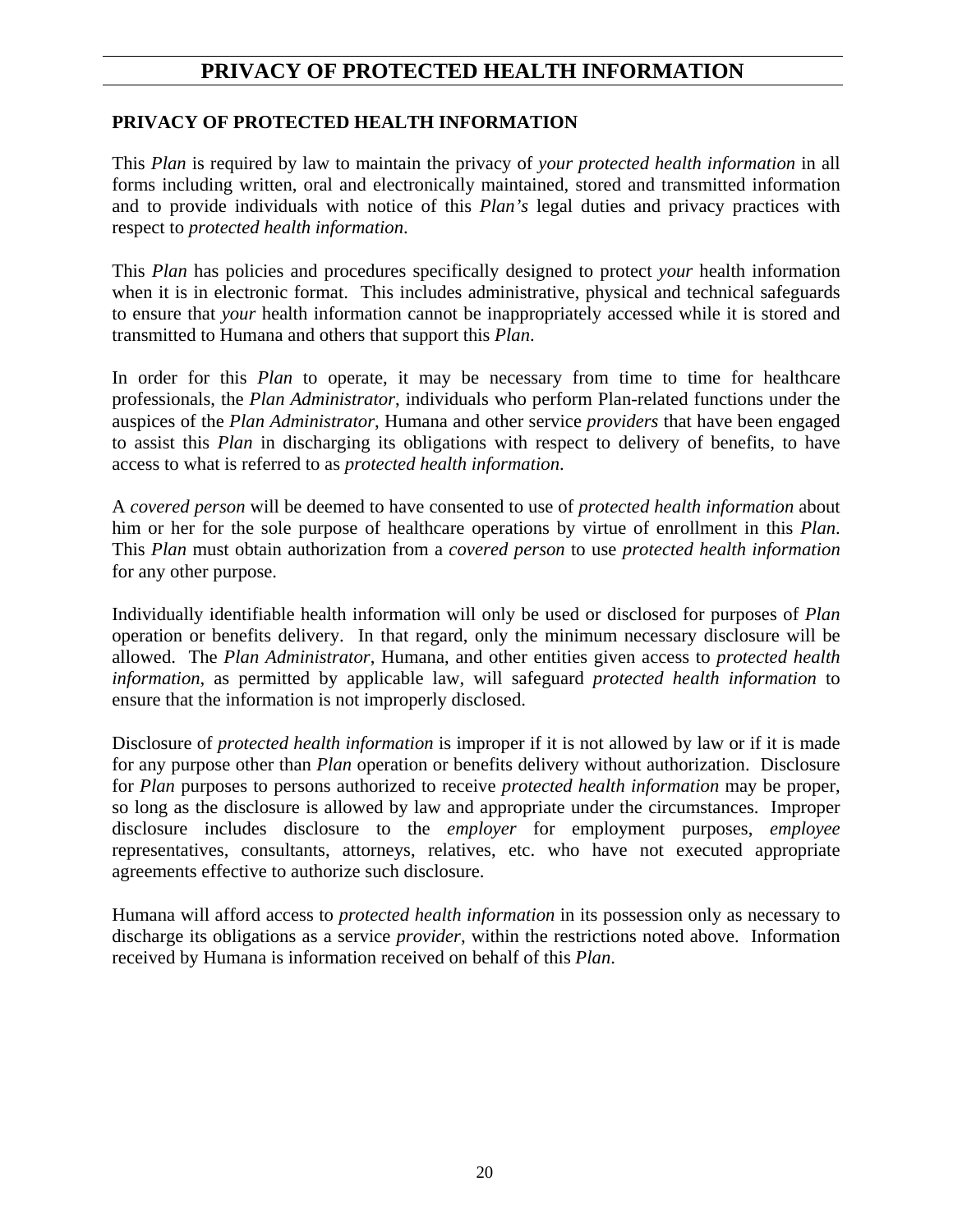### **PRIVACY OF PROTECTED HEALTH INFORMATION (continued)**

Humana will afford access to *protected health information* as reasonably directed in writing by the *Plan Administrator*, which shall only be made with due regard for confidentiality. In that regard, Humana has been directed that disclosure of *protected health information* may be made to the person(s) identified by the *Plan Administrator*.

Individuals who have access to *protected health information* in connection with their performance of Plan-related functions under the auspices of the *Plan Administrator* will be trained in these privacy policies and relevant procedures prior to being granted any access to *protected health information*. Humana and other *Plan* service *providers* will be required to safeguard *protected health information* against improper disclosure through contractual arrangements.

In addition, *you* should know that the *employer*/*Plan Sponsor* may legally have access, on an asneeded basis, to limited health information for the purpose of determining *Plan* costs, contributions, *Plan* design, and whether *Plan* modifications are warranted. In addition, Federal regulators such as the Department of Health and Human Services and the Department of Labor may legally require access to *protected health information* to police Federal legal requirements about privacy.

*Covered persons* may have access to *protected health information* about them that is in the possession of this *Plan*, and they may make changes to correct errors. *Covered persons* are also entitled to an accounting of all disclosures that may be made by any person who acquires access to *protected health information* concerning them and uses it other than for *Plan* operation or benefits delivery. In this regard, please contact the *Plan Administrator*.

*Covered persons* are urged to contact the originating healthcare professional with respect to medical information that may have been acquired from them, as those items of information are relevant to medical care and treatment. And finally, *covered persons* may consent to disclosure of *protected health information*, as they please.

Please see the Kentucky Employees' Health Plan Notice of Privacy Practices and HIPAA Privacy and Security Policies for additional information.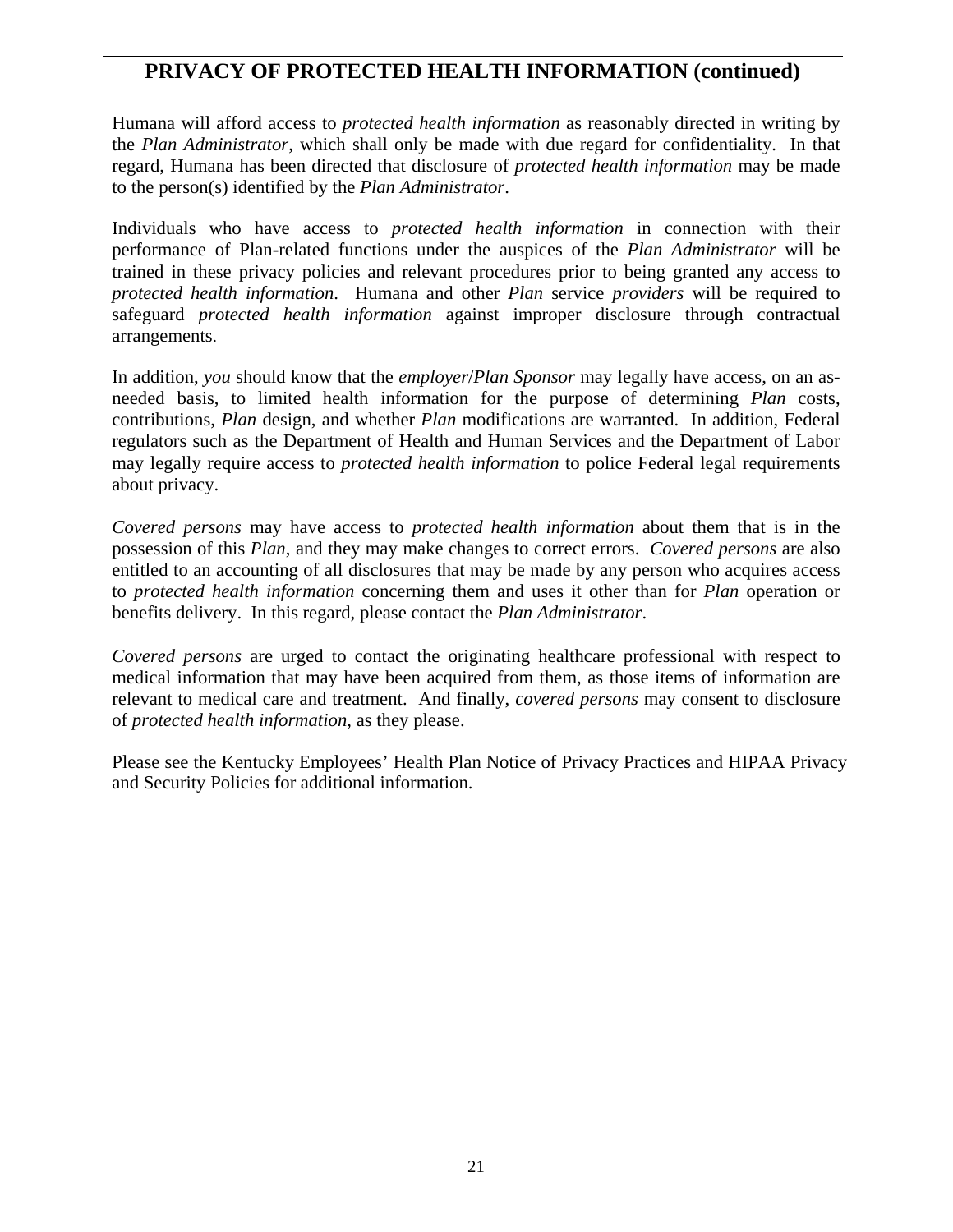## **HEALTH FSA CONTINUATION OF COVERAGE**

### **COBRA CONTINUATION COVERAGE**

A Federal Law called Consolidated Omnibus Budget Reconciliation Act (COBRA) requires most private and governmental Employers sponsoring Group Health Plans to offer Employees and their families the opportunity for a temporary extension of healthcare coverage (called "Continuation of Coverage") at group rates in certain instances where coverage under the Plans would otherwise end. These rules apply to this Plan unless the Employer sponsoring the Limited Health FSA is not subject to these rules (e.g., the Employer is a "small Employer" or the Limited Health FSA is a church Plan). The Plan Administrator can tell you whether the Employer is subject to Federal COBRA continuation rules (and thus subject to the following rules). These rules are intended to summarize the continuation rights set forth under Federal Law. If the Federal Law changes, only the rights provided under the applicable Federal Law will apply. To the extent that any greater rights are set forth herein, they shall not apply. For additional information regarding your COBRA Continuation of Coverage, please contact the Plan Administrator.

#### **WHEN COVERAGE MAY BE CONTINUED**

Only "Qualified Beneficiaries" are eligible to elect continuation coverage if they lose coverage as a result of a Qualifying Event. A "Qualified Beneficiary" is the Participant, covered Spouse and/or Covered Dependent child at the time of the qualifying event.

A Qualified Beneficiary has the right to continue coverage if he or she loses coverage as a result of certain qualifying events. The table below describes the qualifying events that may entitle a Qualified Beneficiary to Continuation of Coverage:

|                                                                                     | Covered<br><b>Employee</b> | Covered<br><b>Spouse</b> | Covered<br><b>Dependent</b> |
|-------------------------------------------------------------------------------------|----------------------------|--------------------------|-----------------------------|
| Covered Employee's termination of employment or<br>reduction in hours of employment |                            |                          |                             |
| Divorce or legal separation                                                         |                            |                          |                             |
| Child ceasing to be an Eligible Dependent                                           |                            |                          |                             |
| Death of the Covered Employee                                                       |                            |                          |                             |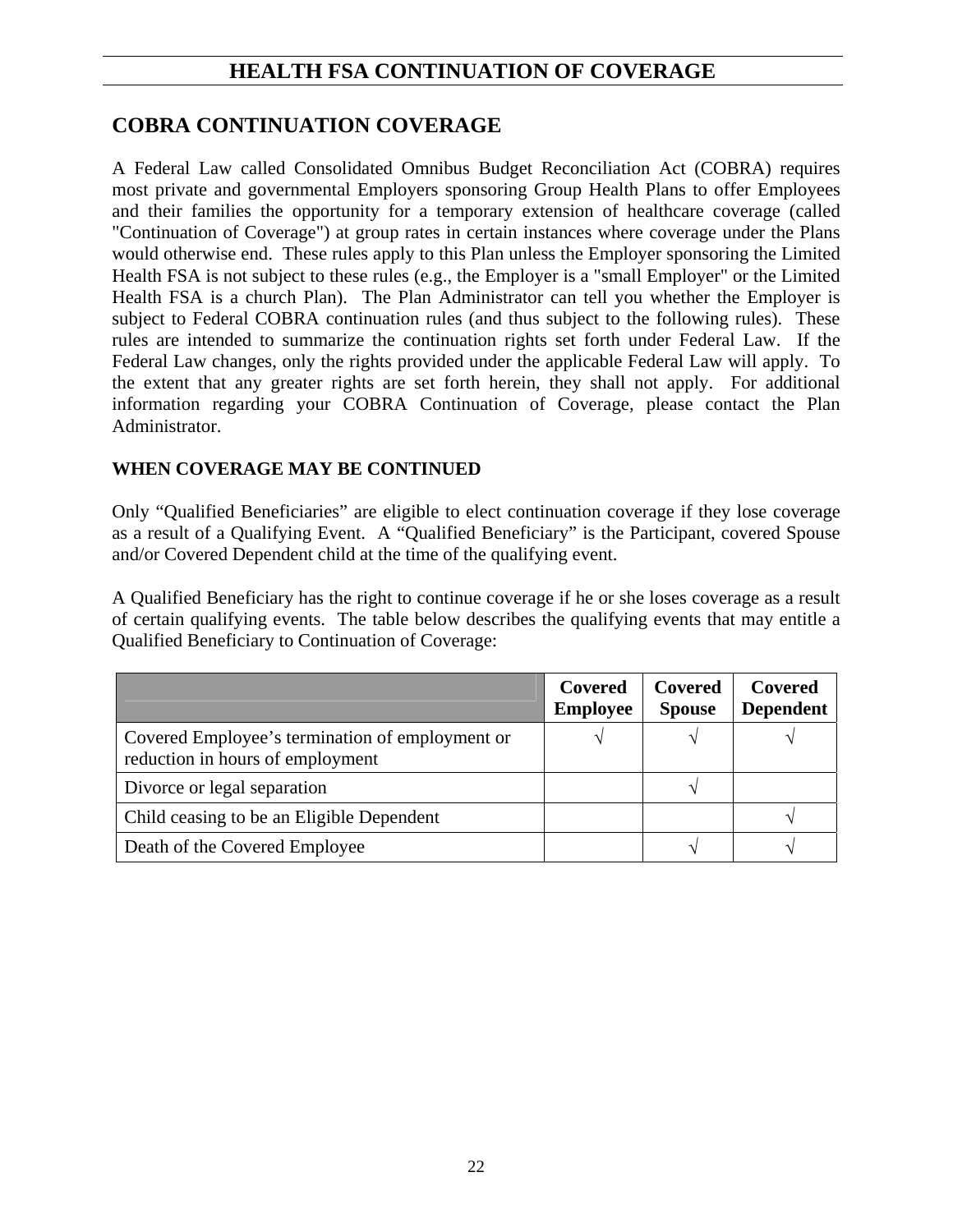### **CONTINUATION OF COVERAGE**

#### **NOTICE REQUIREMENTS**

You or your Covered Dependents (including your Spouse) must notify the Employer or Insurance Coordinator in writing of a divorce, legal separation, or a child losing dependent status under the Plan within 60 days of the later of (i) date of the event (ii) the date on which coverage is lost because of the event or (iii) the date that you are notified of your obligation to provide notice of such an event through this SPD or the General Notice provided by the Plan Administrator. When the Employer or Insurance Coordinator is notified that one of these events has occurred, the Plan Administrator will in turn notify you that you have the right to choose Continuation of Coverage by sending you the appropriate Election Forms. Notice to an Employee's Spouse is treated as notice to any Covered Dependents who reside with the Spouse.

An Employee or Covered Dependent is responsible for notifying the Employer or Insurance Coordinator if he or she becomes covered under another group health Plan.

#### **ELECTION PROCEDURES AND DEADLINES**

Each Qualified Beneficiary is entitled to make a separate election for Continuation of Coverage under the Plan if they are not otherwise covered as a result of another Qualified Beneficiary's election. In order to elect Continuation of Coverage, you must complete the Election Form(s) within 60 days from the date you would lose coverage for one of the reasons described above or the date you are sent notice of your right to elect Continuation of Coverage, whichever is later. Failure to return the Election Form(s) within the 60-day period will be considered a waiver of your Continuation of Coverage rights.

#### **COST**

You will have to pay the entire cost of your Continuation of Coverage. The cost of your Continuation of Coverage will not exceed 102% of the applicable premium for the period of Continuation of Coverage. The first contribution after electing Continuation of Coverage will be due 45 days after you make your election. Subsequent contributions are due the  $1<sup>st</sup>$  day of each month, however, you have a 30-day grace period following the due date in which to make your contribution. Failure to make contributions within this time period will result in automatic termination of your Continuation of Coverage.

#### **WHEN CONTINUATION OF COVERAGE ENDS**

The maximum period for which coverage may be continued is the end of the Plan Year in which the qualifying event occurs. However, in certain situations, the maximum duration of coverage may be 18 or 36 months from the qualifying event (depending on the type of qualifying event and the level of Non-Elective contributions provided by the Employer). You will be notified of the applicable maximum duration of Continuation of Coverage when you have a qualifying event.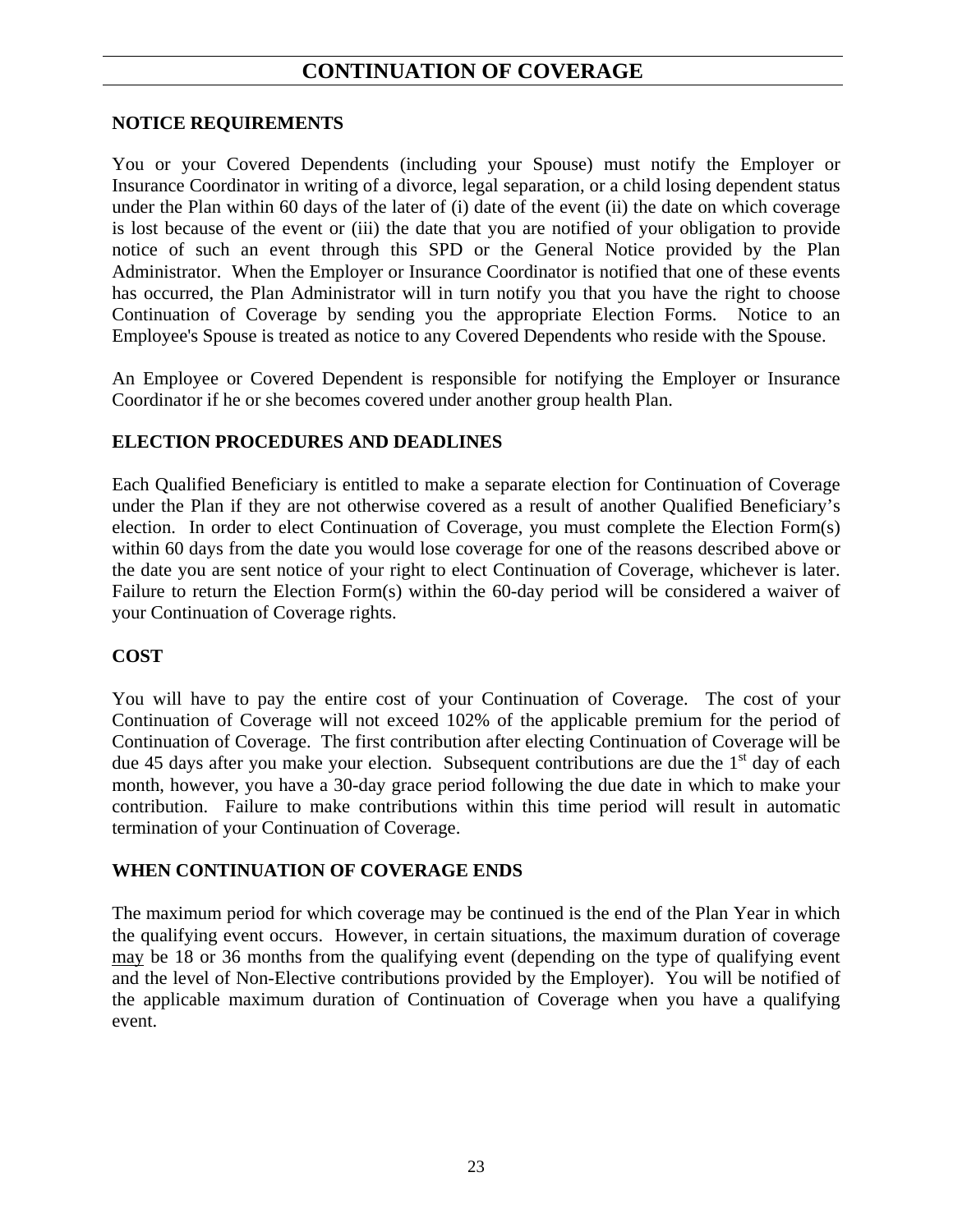### **CONTINUATION OF COVERAGE**

Regardless of the maximum period, Continuation of Coverage may end earlier for any of the following reasons:

- If the contribution for your Continuation of Coverage is not paid on time or it is significantly insufficient (Note: if your payment is insufficient by the lesser of 10% of the required premium, or \$50, you will be given 30 days to cure the shortfall);
- If you become covered under another group health Plan and are not actually subject to a pre-existing condition exclusion limitation;
- If you become entitled to Medicare; or
- If the Employer no longer provides group health coverage to any of its Employees.

For additional information regarding Continuation of Coverage benefits under this Plan, please contact the Plan Administrator.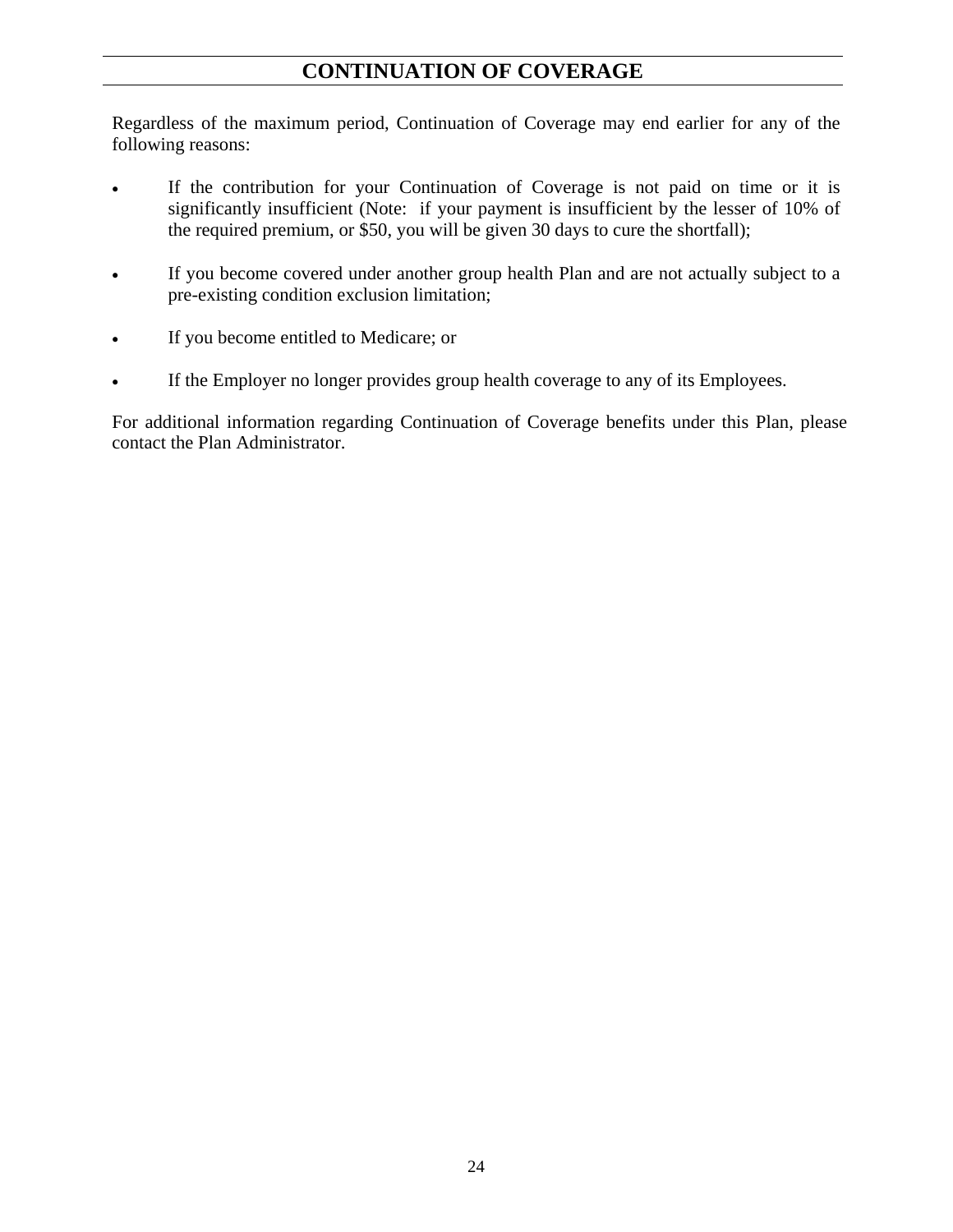### **CLAIMS REVIEW PROCEDURE CHART**

The *Effective Date* of this Appendix I is January 1, 2013. It should replace and supersede any other Appendix I with an earlier date.

The *Plan* has established the following claims review procedure in the event you are denied a benefit under this *Plan*.

- **Step 1:** Notice is received from Humana. If your claim is denied, you will receive written notice from Humana that your claim is denied as soon as reasonably possible, but no later than 30 days after receipt of the claim. For reasons beyond the control of Humana, Humana may take up to an additional 15 days to review your claim. You will be provided written notice of the need for additional time prior to the end of the 30-day period. If the reason for the additional time is that you need to provide additional information, you will have 45 days from the notice of the extension to obtain that information. The time period during which the Humana must make a decision will be suspended until the earlier of the date that you provide the information or the end of the 45-day period.
- **Step 2:** Review your notice carefully. Once you have received your notice from Humana, review it carefully. The notice will contain:
	- The reason(s) for the denial and the *Plan* provisions on which the denial is based;
	- A description of any additional information necessary for you to perfect your claim, why the information is necessary, and your time limit for submitting the information;
	- A description of the *Plan*'s appeal procedures and the time limits applicable to such procedures; and
	- A right to request all documentation relevant to your claim
- **Step 3:** If you disagree with the decision, file an Appeal. If you do not agree with the decision of the Humana and you wish to appeal, you must file your appeal no later than 180 days after receipt of the notice described in Step 1. You should submit all information identified in the notice of denial as necessary to perfect your claim and any additional information that you believe would support your claim.
- **Step 4:** Notice of Denial is received from Humana. If the claim is again denied, you will be notified in writing as soon as possible but no later than 30 days after receipt of the appeal by Humana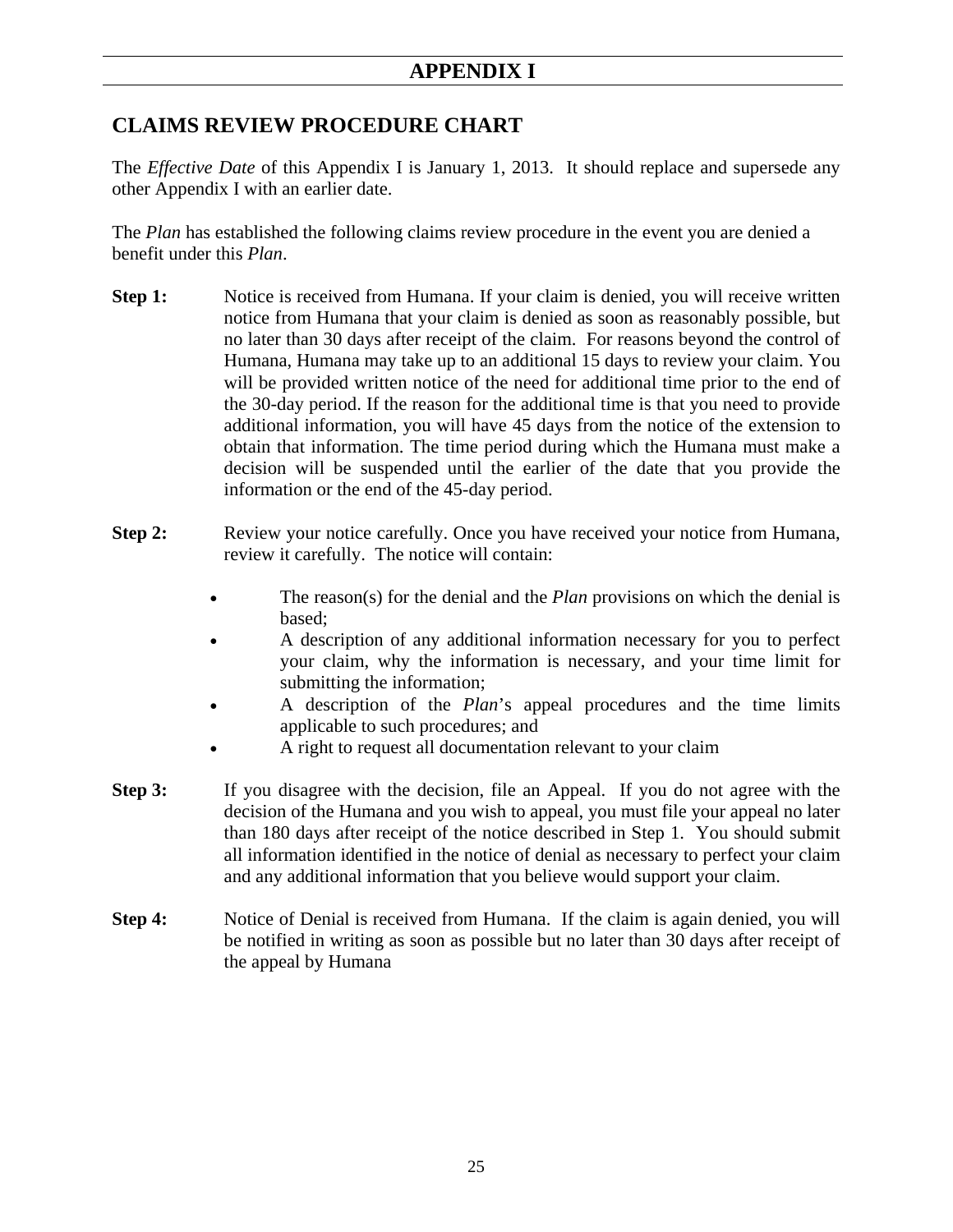- **Step 5:** Review your notice carefully. You should take the same action that you took in Step 2 described above. The notice will contain the same type of information that is provided in the first notice of denial provided by Humana.
- **Step 6:** If you still disagree with Humana's decision, file a 2<sup>nd</sup> Level Appeal with the *Plan Administrator*. If you still do not agree with Humana's decision and you wish to appeal, you must file a written appeal with the *Plan Administrator* within the time period set forth in the first level appeal denial notice from Humana. You should gather any additional information that is identified in the notice as necessary to perfect your claim and any other information that you believe would support your claim.

If the *Plan Administrator* denies your 2<sup>nd</sup> Level Appeal, you will receive notice within 30 days after the *Plan Administrator* receives your claim. The notice will contain the same type of information that was referenced in Step 1 above.

Other important information regarding your appeals

- Each level of appeal will be independent from the previous level (i.e., the same person(s) or subordinates of the same person(s) involved in a prior level of appeal will not be involved in the appeal);
- On each level of appeal, the claims reviewer will review relevant information that you submit even if it is new information.
- To the extent these claims review and appeals procedures are carried out in compliance with applicable Federal rules and regulations, you cannot proceed to external review or file suit in Federal Court until you have exhausted these appeals procedures.

## **MISCELLANEOUS RIGHTS UNDER THE WAIVER DENTAL/VISION ONLY HRA**

#### **CONTINUE GROUP HEALTH PLAN COVERAGE**

You may continue healthcare coverage for yourself, *Spouse* or Dependent children if there is a loss of coverage under the *Plan* as a result of a *qualifying event*. You or your eligible Dependents will have to pay for such coverage. You should review the relevant sections of the Waiver Dental/Vision ONLY HRA Summary for more information concerning your COBRA continuation coverage rights.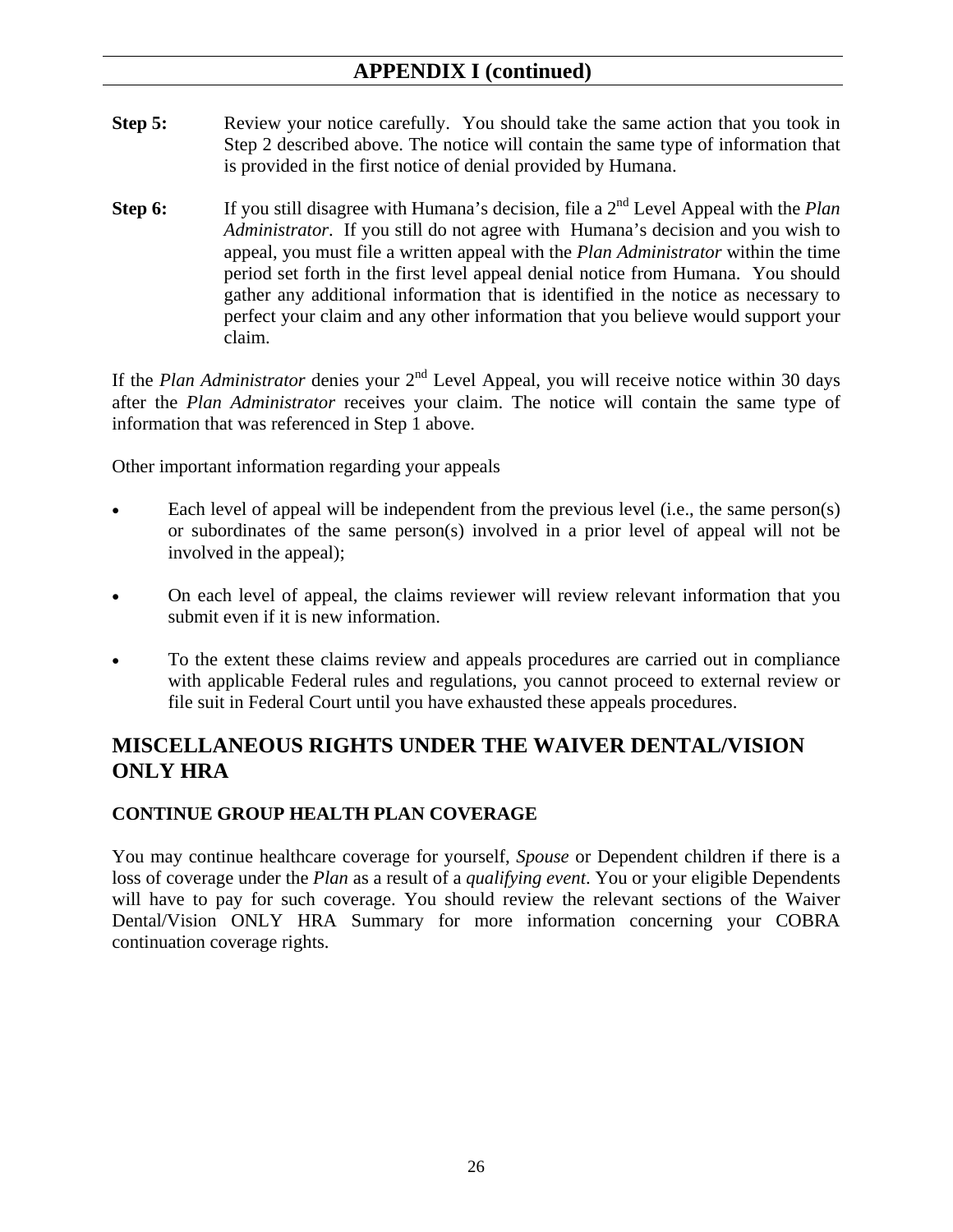#### **MEDICARE AND MEDICARE SECONDARY PAYER**

Federal law may affect *your* coverage under this *Plan*. The *Medicare* as Secondary Payer rules were enacted by an amendment to the Social Security Act. Also, additional rules which specifically affect how a large group health plan provides coverage to employees (or their spouses) over age 65 were added to the Social Security Act and to the Internal Revenue Code. Health reimbursement Accounts are considered "group health plans" under Federal law.

Generally, the healthcare plan of an employer that has at least 20 employees must operate in compliance with these rules in providing plan coverage to plan participants who have "current employment status" and are *Medicare* beneficiaries, age 65 and over.

Persons who have "current employment status" with an employer are generally employees who are actively working and also persons who are NOT actively working as follows:

- Individuals receiving disability benefits from an employer for up to 6 months; or
- Individuals who retain employment rights and have not been terminated by the employer and for whom the employer continues to provide coverage under this *Plan*. (For example, employees who are on an approved leave of absence).

If *you* are a person with "current employment status" who is age 65 and over (or the *dependent spouse* age 65 and over of an *employee* of any age), *your* coverage under this *Plan* will be provided on the same terms and conditions as are applicable to *employees* (or *dependent spouses*) who are under the age of 65. *Your* rights under this *Plan* do not change because *you* (or *your dependent spouse*) are eligible for *Medicare* coverage on the basis of age, as long as *you* have "current employment status" with *your employer*.

*You* have the option to reject plan coverage offered by *your employer*, as does any eligible *employee*. If *you* reject coverage under *your employer's Plan*, coverage is terminated and *your employer* is not permitted to offer *you* coverage that supplements *Medicare covered services*. This includes any Medicare Supplement coverage that may be available to you as a result of your retirement through a Kentucky Retirement System.

If *you* (or *your dependent spouse*) obtain *Medicare* coverage on the basis of age, and not due to disability or end-stage renal disease, this *Plan* will consider its coverage to be primary to *Medicare* when *you* have elected coverage under this *Plan* and have "current employment status".

If *you* have any questions about how coverage under this *Plan* relates to *Medicare* coverage, please contact *your Medicare* office.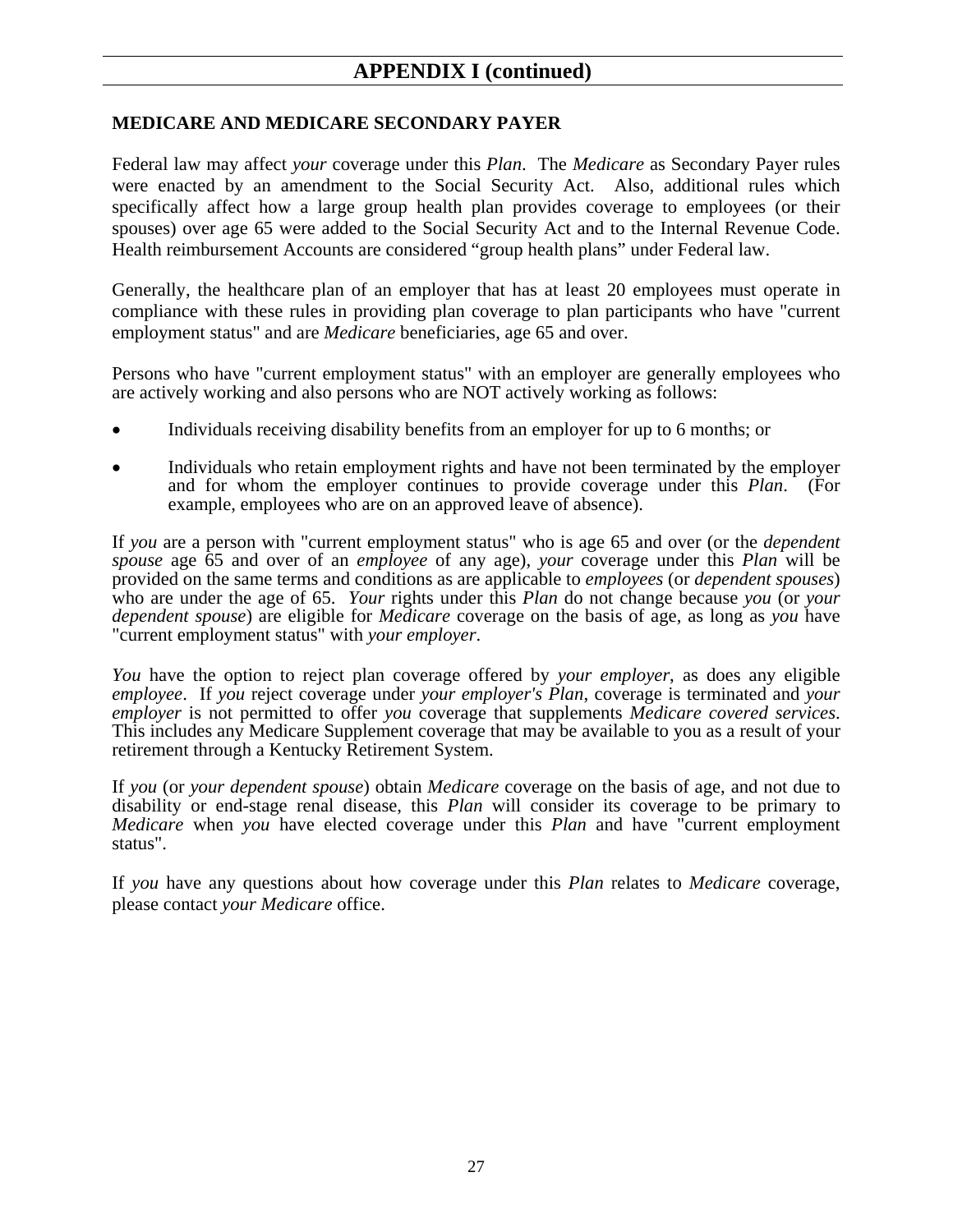## **QUALIFYING EVENTS**

The *Effective Date* of this Appendix II is January 1, 2013. It should replace and supersede any other Appendix II with an earlier date.

This Plan has adopted qualifying events (i.e. election changes) "based on" 26 C.F.R § 1-125-4 and Prop. Treas. Reg. § 1.125-2(a)(1). Please contact your employer or insurance coordinator for additional information concerning this Plan's qualifying events.

#### **Effective Dates**

Effective dates for the various mid-year election changes are as follows:

#### **Waiver Dental/Vision ONLY HRA (HRA)**

- A. Events allowing enrollment in a Health Plan
	- 1 Birth, Adoption, placement for adoption = Date of the event.
	- 2. Marriage, loss of other coverage, court or administrative orders for dependent(s), expiration of COBRA =  $1<sup>st</sup>$  day of the  $1<sup>st</sup>$  month from the employee signature date.
	- 3. Different open enrollment =  $1<sup>st</sup>$  day of the  $1<sup>st</sup>$  month (match effective date of other employer's plan).
	- 4. Returning from Military Leave = Date of return to work or day after TRICARE ends (employee's option).
- B. Events allowing contributions to cease (for reasons other than enrolling in the plan).
	- 1. Termination of employment = Date of termination of employment.
	- 2. Death  $=$  Date of death.
	- 3. Different open enrollment = Last day of the month (match other employer's plan).
	- 4. Start Military Leave = Date of the event.

All Qualifying Events must be signed by the employee 35 days from the date of the Qualifying Event, except for birth, adoption, or placement for adoption when adding the newly acquired dependent only, which are 60-days. Qualifying Events dealing with loss of other group coverage or gaining other group coverage may be signed by the employee prior to the Qualifying Event date. In any case, a requested change due to a Qualifying Event will not be effective prior to the event taking place.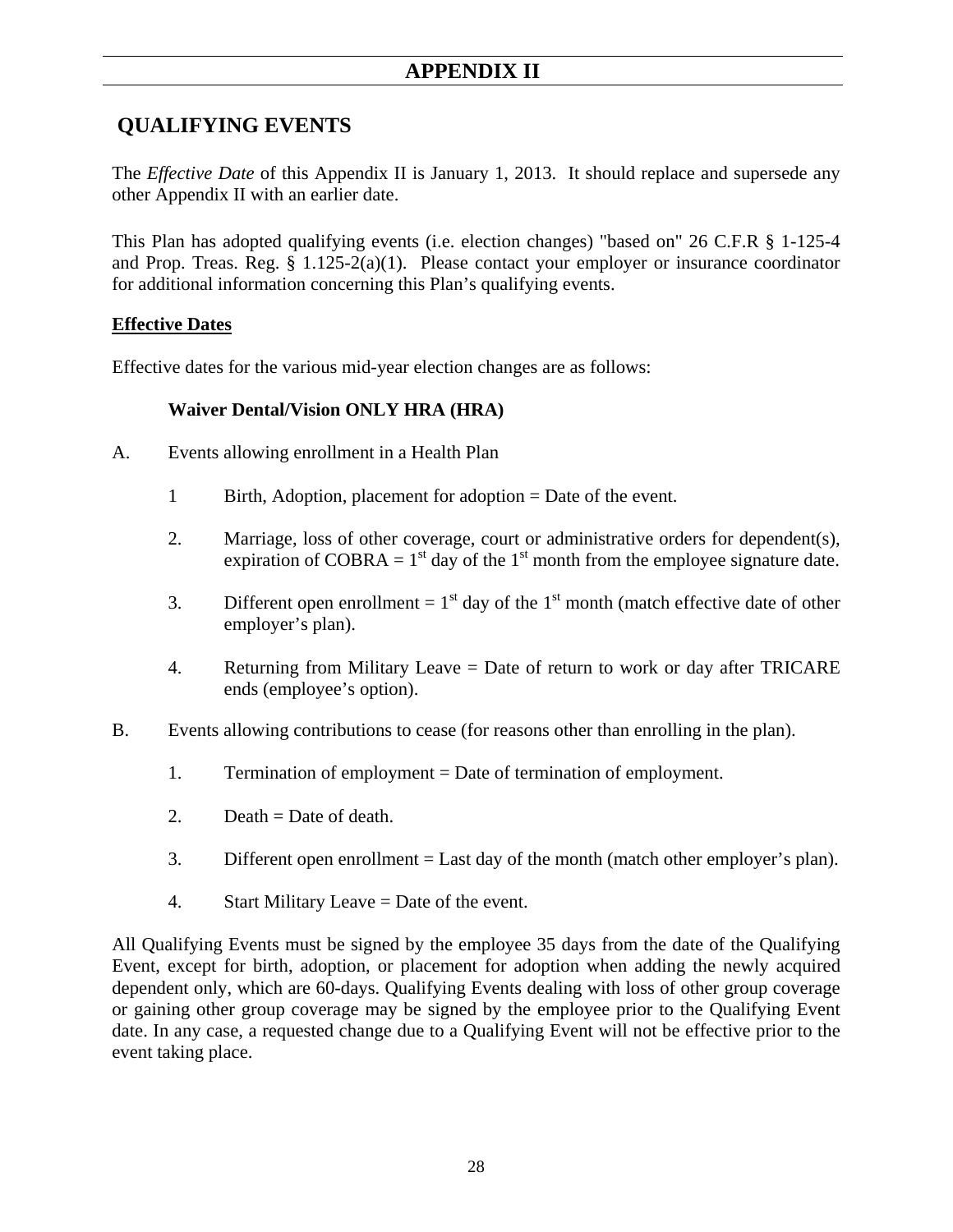### **APPENDIX III**

### **ELIGIBLE CLAIMS EXPENSES**

The *Effective Date* of this Appendix III is January 1, 2013. It should replace and supersede any other Appendix III with an earlier date. The Plan has established a list of eligible claim expenses to illustrate the expenses eligible under this Plan.

Note: This is only a list of examples.

Visit Humana's website at www.myhumana.com or call 877-KYSPIRIT (877-597-7474) for additional information regarding the list of eligible expenses outlined.

*My*Humana is personal, password-protected access on Humana's home page that provides information and tools to help covered persons make informed decisions. Go to www.humana.com and click on "Log or Register" to receive step by step instructions on how to set up your MyHumana page. After you have set up your page, log on at www.humana.com, anytime to check the status of your Waiver Dental/Vision ONLY HRA account. You can also find financial tools to help with budgeting for healthcare and more.

MyHumana Mobile allows you quick access to important information using your mobile device's browser. If you log in to MyHumana Mobile, using your existing MyHumana login and password, you can access:

- The urgent care center finder;
- Your member ID card detail information: and
- Your spending account balance and transaction information.

In addition the IRS could allow or disallow items depending on facts or circumstances. For a complete listing on non-reimbursed qualified expenses, refer to Internal Revenue Service (IRS) Publication 502. This publication is available at *your* public library or from the IRS.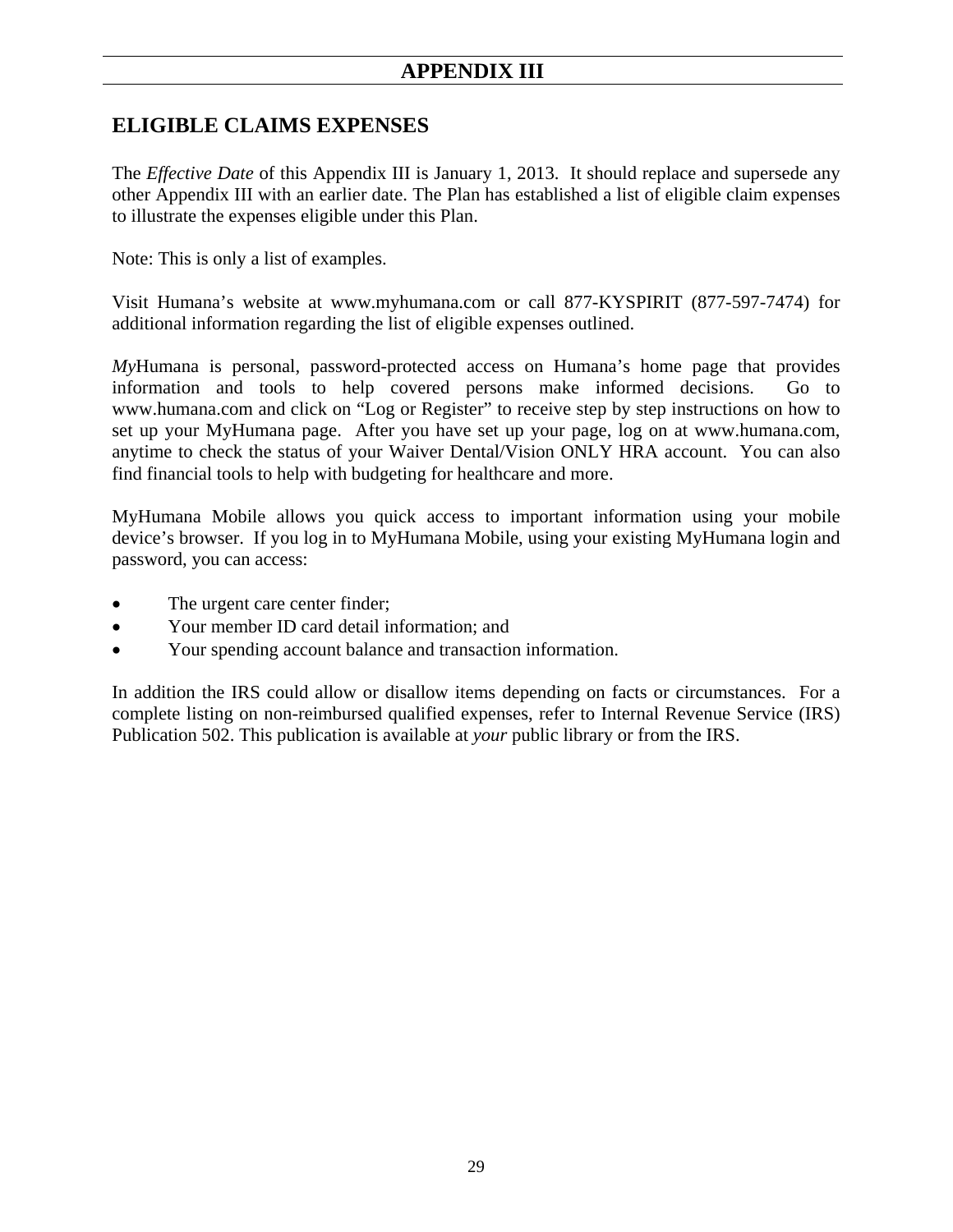#### **Dental and Orthodontic Care:**

#### Allowable Expenses

- 
- 
- Dental care<br>
Artificial teeth/Dentures<br>
Cost of fluoridation of home water supply advised by dentist<br>
Braces, orthodontic
- 

#### Specifically Disallowed

- Teeth bleaching
- Tooth bonding that is not medically necessary

#### **Vision Care:**

#### Allowable Expenses

- Optometrist's or ophthalmologist's fees
- Eyeglasses
- Contact lenses and cleaning solutions
- LASIK and other surgical procedures

#### Specifically Disallowed

Lens replacement insurance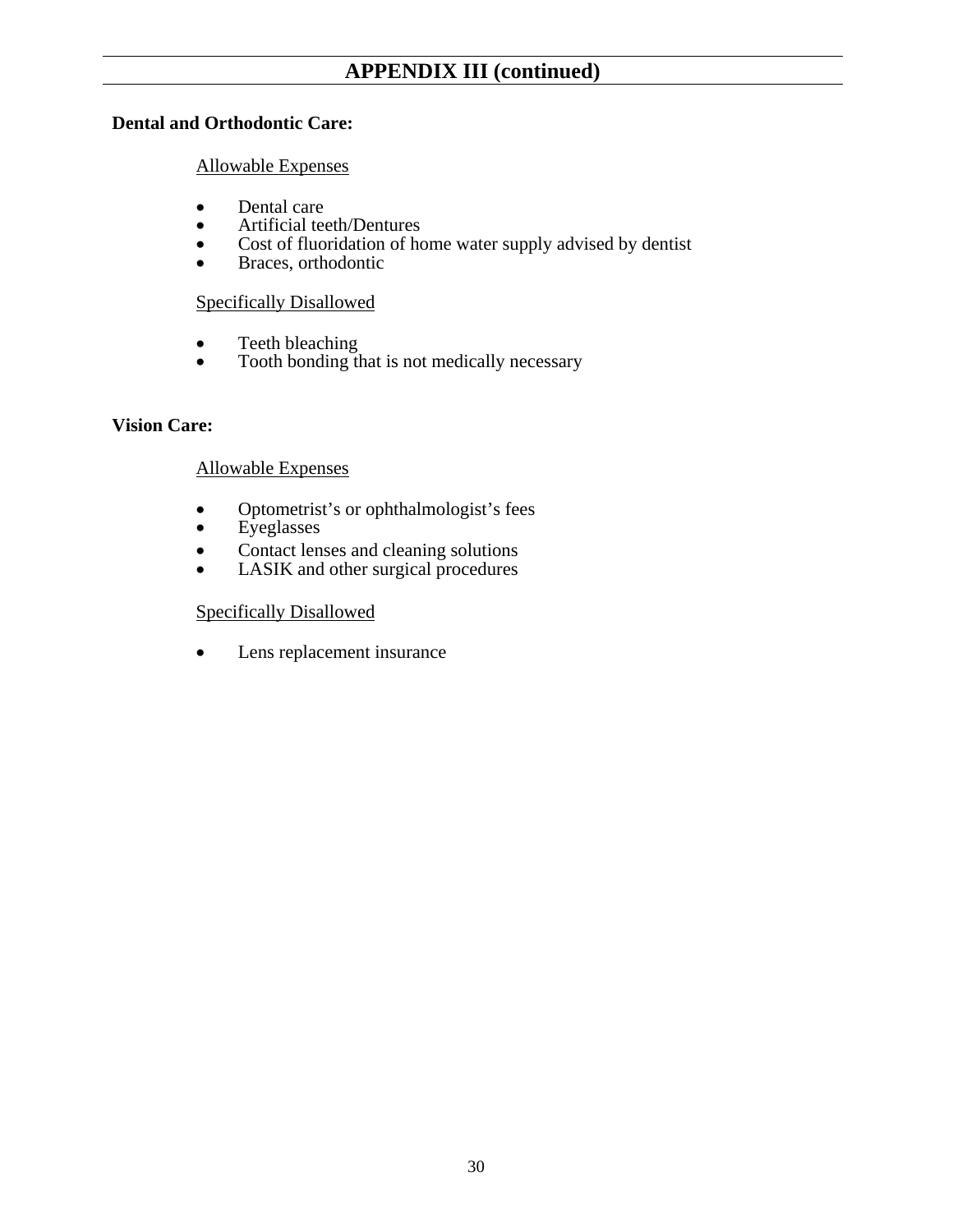### **APPENDIX IV**

#### **DEFINITIONS**

The Effective Date of this Appendix IV is January 1, 2013. It should replace and supersede any other Appendix IV with an earlier date.

*Effective Date* **-** This is the date the Plan was established**.** 

*Employee* - means a person who is employed by a Participating Agency with the Kentucky Employees' Health Plan and is eligible to apply for coverage under the Kentucky Employees' Health Plan. See KRS 18.225 and KRS 18.227.

*Employer* - means the Commonwealth of Kentucky and any Affiliated Employer who adopts the Plan pursuant to authorization provided by the Employer. Affiliated Employers who adopt the Plan shall be bound by the Plan as adopted and subsequently amended unless they clearly withdraw from participation herein.

*Participant* - means an Employee who becomes a Participant pursuant to this Summary Plan Description.

*Plan* - means this Plan, as set forth herein.

*Plan Administrator* **-** means the person(s) or Committee identified in the Summary Plan Description that is appointed by the Employer with authority, discretion, and responsibility to manage and direct the operation and administration of the Plan. If no such person is named, the Plan Administrator shall be the Employer.

*Plan Year* - shall be the period of coverage set forth in this Summary Plan Description.

*Qualifying Event* - means any of the events described in this Summary Plan Description, as well as any other events included under subsequent changes to Code Section 125 or regulations issued under Code Section 125, that the Plan Administrator (in its sole discretion) decides to recognize on a uniform and consistent basis as a reason to change the election mid-year.

*Redirection* – means the ability to stop the employer contribution from being deposited into an Dental/Vision ONLY HRA in order to receive the employer established contribution toward health insurance coverage.

*Spouse* **-** means an individual who is legally married to a Participant (and who is treated as a spouse under the Code).

**Summary Plan Description or "SPD"** - means the Health Reimbursement Account (Waivers Only ) SPD and all appendices incorporated into and made a part of the SPD that is adopted by the Employer and as amended from time to time. The SPD and appendices are incorporated hereto by reference.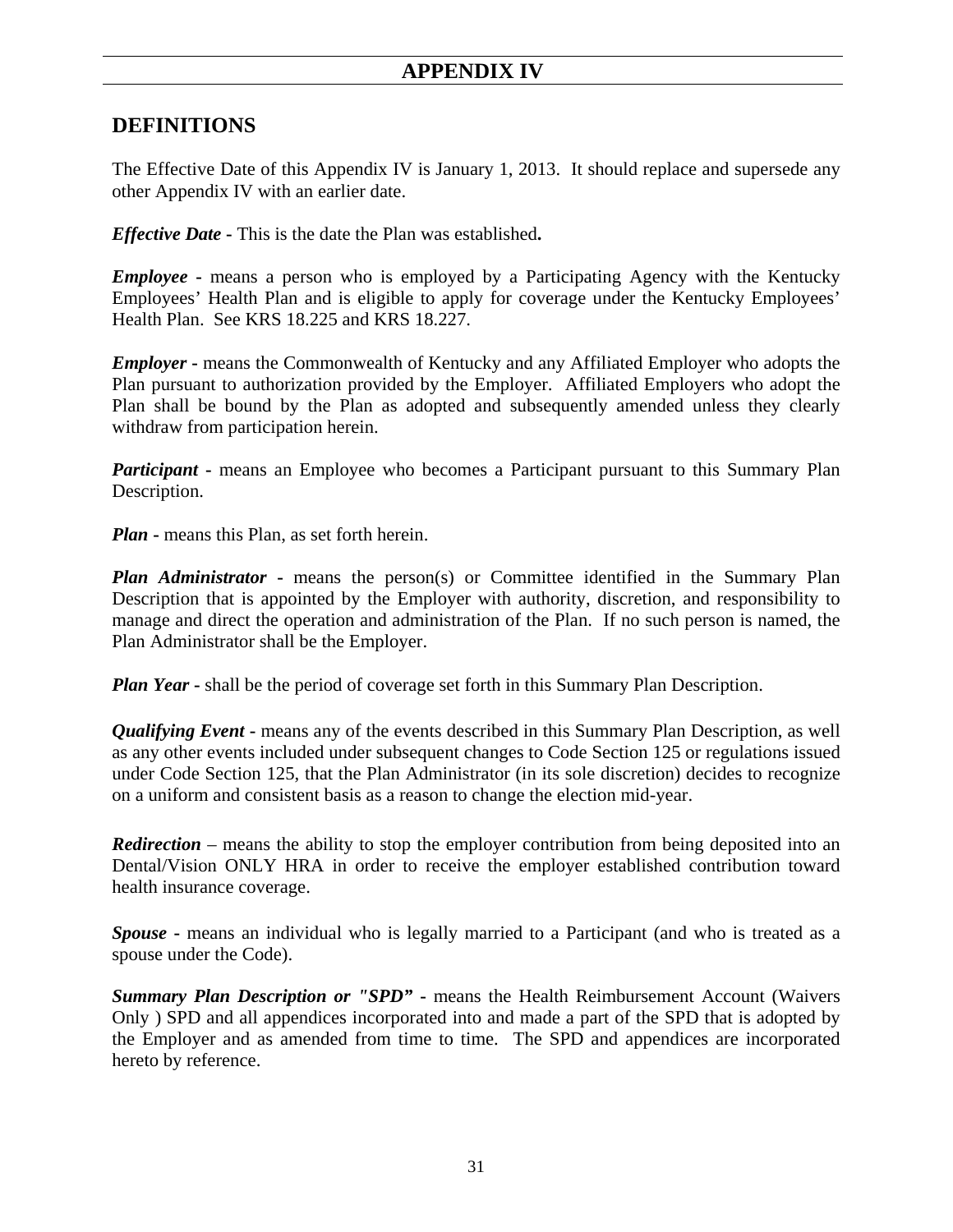#### **HIPAA PRIVACY NOTICE**

The Effective Date of this Appendix V is January 1, 2013. It should replace and supersede any other Appendix V with an earlier date.

# **PLAN YEAR 2013 HIPAA PRIVACY NOTICE**

#### **THIS NOTICE OF PRIVACY PRACTICES DESCRIBES HOW MEDICAL INFORMATION ABOUT YOU MAY BE USED AND DISCLOSED AND HOW YOU CAN GET ACCESS TO THIS INFORMATION. PLEASE REVIEW IT CAREFULLY.**

This Notice of Privacy Practices (the "Notice") describes the legal obligations of Commonwealth of Kentucky, **Personnel Cabinet, Department of Employee Insurance's Kentucky Employees' Health Plan (KEHP)** (the "Plan") and your legal rights regarding your protected health information held by the Plan under the Health Insurance Portability and Accountability Act of 1996 ("HIPAA"). Among other things, this Notice describes how your protected health information may be used or disclosed to carry out treatment, payment, or healthcare operations, or for any other purposes that are permitted or required by law.

We are required to provide this Notice of Privacy Practices to you pursuant to HIPAA. The HIPAA Privacy Rule protects only certain medical information known as "protected health information." Generally, protected health information is individually identifiable health information, including demographic information, collected from you or created or received by a healthcare provider, a healthcare clearinghouse, a health plan, or your employer on behalf of a group health plan, that relates to: (1) your past, present or future physical or mental health or condition; (2) the provision of healthcare to you; or (3) the past, present or future payment for the provision of healthcare to you.

If you have any questions about this Notice or about our privacy practices, please contact: Office of Legal Services, Personnel Cabinet, 501 High Street, 3<sup>rd</sup> Floor, Frankfort, Kentucky 40601, (502) 564-7430.

**Effective Date:** This Notice is effective September 14, 2012.

**Our Responsibilities:** We are required by law to:

- Maintain the privacy of your protected health information;
- Provide you with certain rights with respect to your protected health information;
- Provide you with a copy of this Notice of our legal duties and privacy practices with respect to your protected health information; and
- Follow the terms of the Notice that is currently in effect.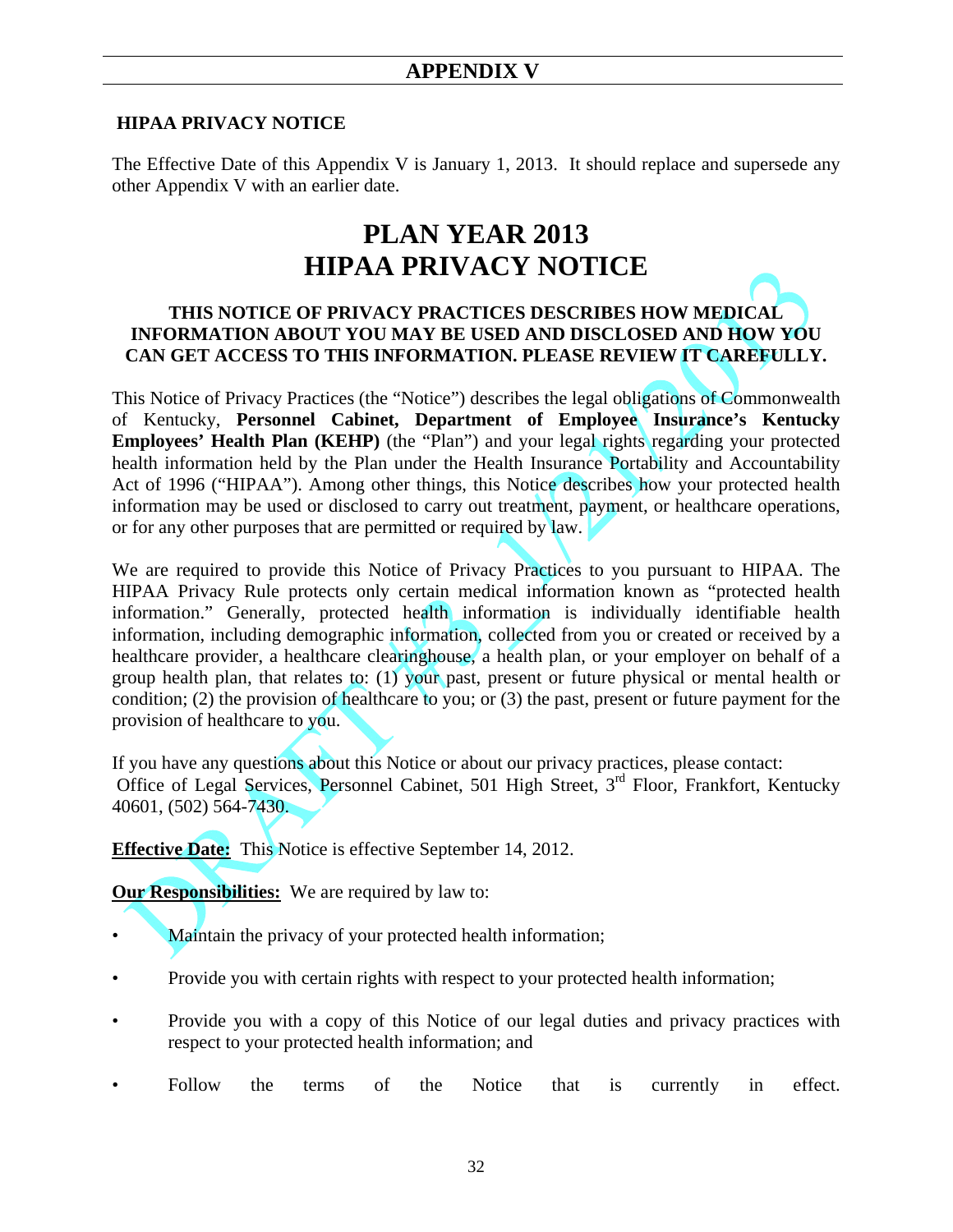We reserve the right to change the terms of this Notice and to make new provisions regarding your protected health information that we maintain, as allowed or required by law. If we make any material change to this Notice, we will provide you with a copy of our revised Notice of Privacy Practices by U.S. mail to your last-known address on file and your last e-mail address.

**How We May Use and Disclose Your Protected Health Information:** Under the law, we may use or disclose your protected health information under certain circumstances without your permission. The following categories describe the different ways that we may use and disclose your protected health information. For each category of uses or disclosures we will explain what we mean and present some examples. Not every use or disclosure in a category will be listed. However, all of the ways we are permitted to use and disclose information will fall within one of the categories.

For Payment. We may use or disclose your protected health information to determine your eligibility for Plan benefits, to facilitate payment for the treatment and services you receive from healthcare providers, to determine benefit responsibility under the Plan, or to coordinate Plan coverage. For example, we may tell your healthcare provider about your medical history to determine whether a particular treatment is experimental, investigational, or medically necessary, or to determine whether the Plan will cover the treatment. We may also share your protected health information with a utilization review or precertification service provider. Likewise, we may share your protected health information with another entity to assist with the adjudication or subrogation of health claims or to another health plan to coordinate benefit payments.

For Health Care Operations. We may use and disclose your protected health information for other Plan operations. These uses and disclosures are necessary to run the Plan. For example, we may use medical information in connection with conducting quality assessment and improvement activities; underwriting, premium rating, and other activities relating to Plan coverage; submitting claims for stop-loss (or excess-loss) coverage; conducting or arranging for medical review, legal services, audit services, and fraud & abuse detection programs; business planning and development such as cost management; and business management and general Plan administrative activities.

**To Business Associates.** We may contract with individuals or entities known as Business Associates to perform various functions on our behalf or to provide certain types of services. In order to perform these functions or to provide these services, Business Associates will receive, create, maintain, use and/or disclose your protected health information, but only after they agree in writing to implement appropriate safeguards regarding your protected health information. For example, we may disclose your protected health information to a Business Associate to administer claims or to provide support services, such as utilization management, pharmacy benefit management or subrogation, but only after the Business Associate enters into a Business Associate contract with us.

**As Required by Law.** We will disclose your protected health information when required to do so by Federal, state or local law. For example, we may disclose your protected health information when required by national security laws or public health disclosure laws.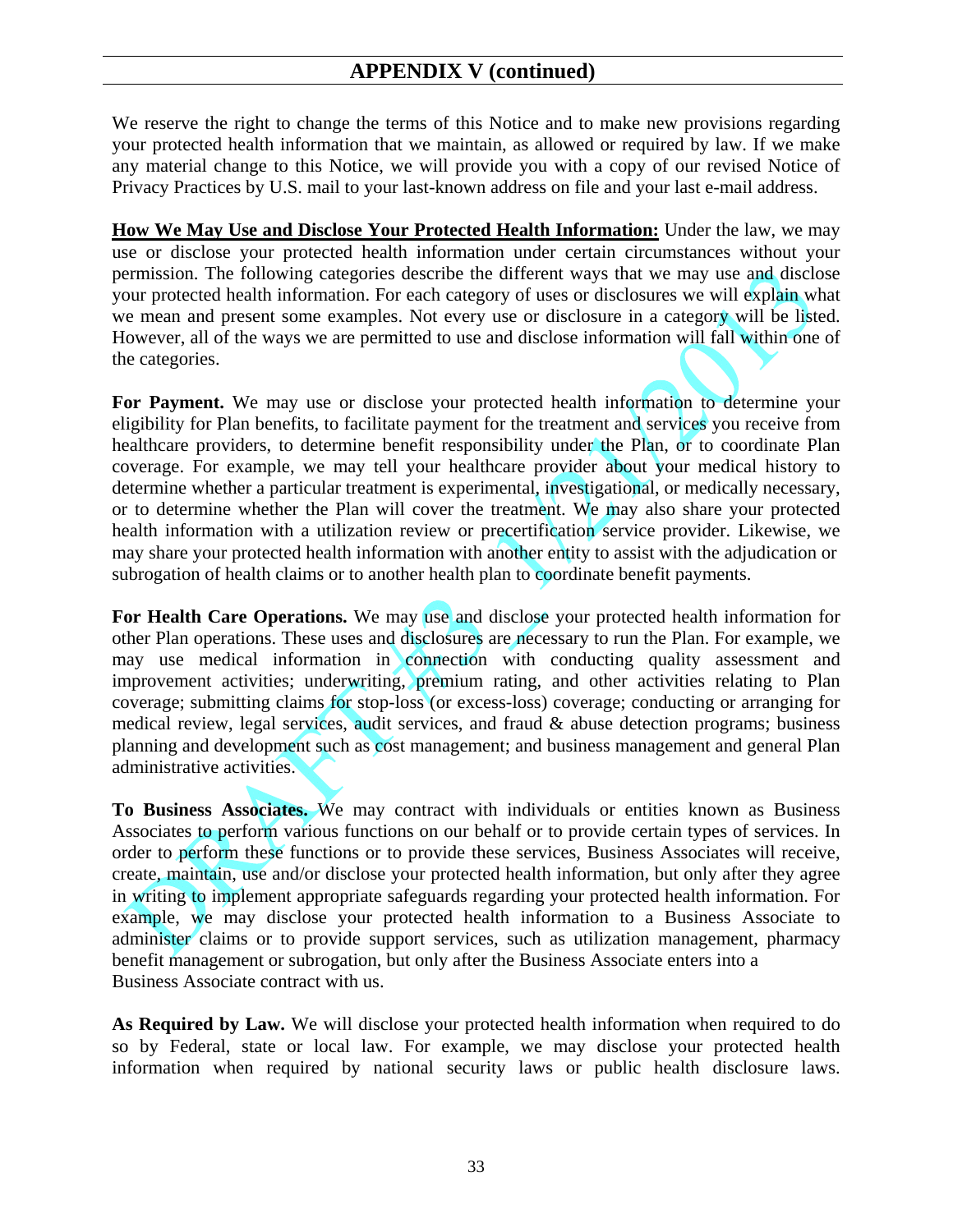**To Avert a Serious Threat to Health or Safety.** We may use and disclose your protected health information when necessary to prevent a serious threat to your health and safety, or the health and safety of the public or another person. Any disclosure, however, would only be to someone able to help prevent the threat. For example, we may disclose your protected health information in a proceeding regarding the licensure of a physician.

**To Plan Sponsors.** For the purpose of administering the plan, we may disclose to certain employees protected health information. However, those employees will only use or disclose that information as necessary to perform plan administration functions or as otherwise required by HIPAA, unless you have authorized further disclosures. Your protected health information cannot be used for employment purposes without your specific authorization.

**Special Situations:** In addition to the above, the following categories describe other possible ways that we may use and disclose your protected health information. For each category of uses or disclosures, we will explain what we mean and present some examples. Not every use or disclosure in a category will be listed. However, all of the ways we are permitted to use and disclose information will fall within one of the categories.

**Organ and Tissue Donation.** If you are an organ donor, we may release your protected health information to organizations that handle organ procurement or organ, eye, or tissue transplantation or to an organ donation bank, as necessary to facilitate organ or tissue donation and transplantation.

**Military and Veterans.** If you are a member of the armed forces, we may release your protected health information as required by military command authorities. We may also release protected health information about foreign military personnel to the appropriate foreign military authority.

**Workers' Compensation.** We may release your protected health information for workers' compensation or similar programs. These programs provide benefits for workrelated injuries or illness.

**Public Health Risks.** We may disclose your protected health information for public health actions. These actions generally include the following:

- To prevent or control disease, injury, or disability;
- To report births and deaths;
- To report child abuse or neglect;
- To report reactions to medications or problems with products;
- To notify people of recalls of products they may be using;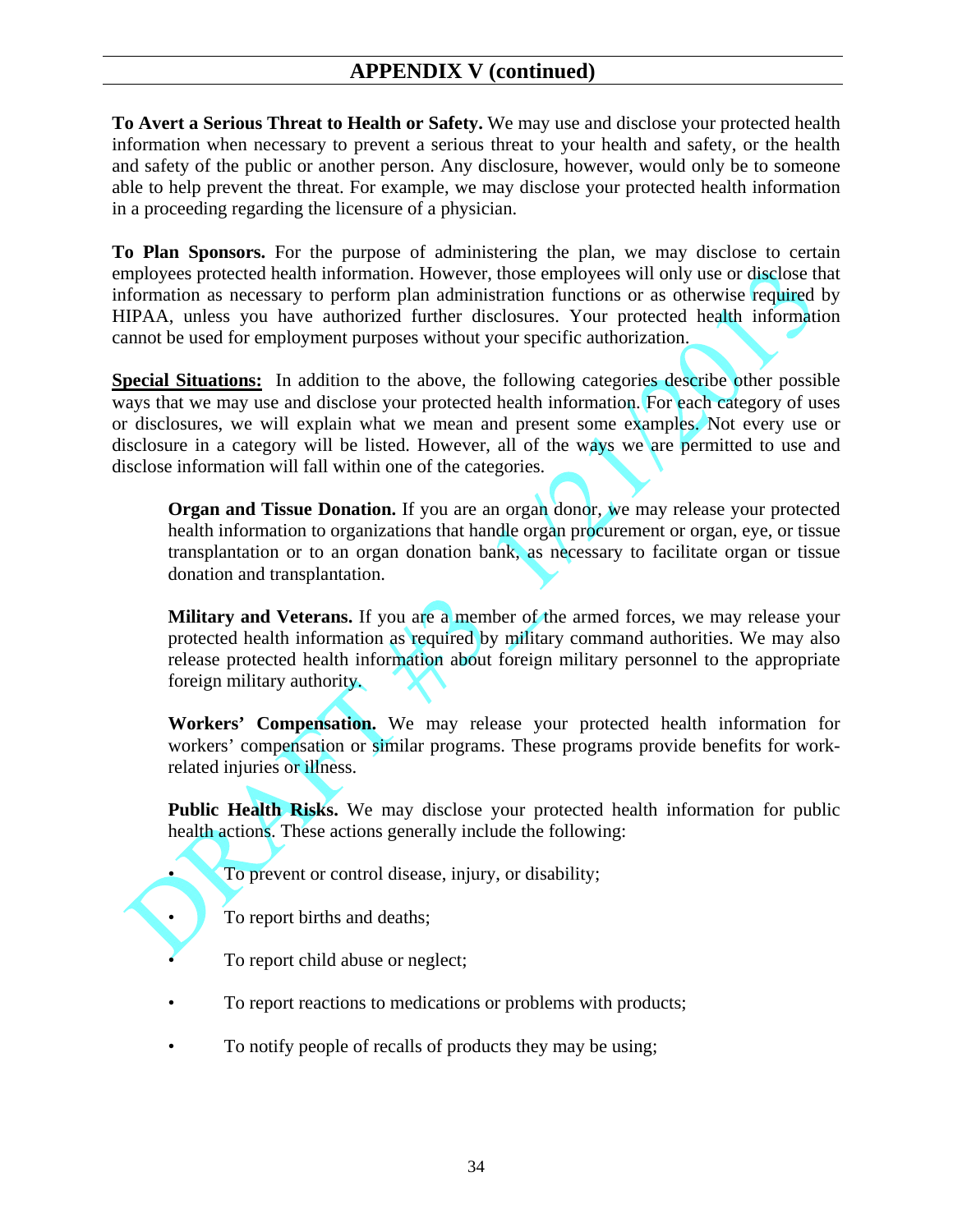- To notify a person who may have been exposed to a disease or may be at risk for contracting or spreading a disease or condition;
- To notify the appropriate government authority if we believe that an adult patient has been the victim of abuse, neglect, or domestic violence. We will only make this disclosure if you agree, or when required or authorized by law.

**Health Oversight Activities.** We may disclose your protected health information to a health oversight agency for activities authorized by law. These oversight activities include, for example, audits, investigations, inspections, and licensure. These activities are necessary for the government to monitor the healthcare system, government programs, and compliance with civil rights laws.

**Lawsuits and Disputes.** If you are involved in a lawsuit or a dispute, we may disclose your protected health information in response to a court or administrative order. We may also disclose your protected health information in response to a subpoena, discovery request, or other lawful process by someone else involved in the dispute, but only if efforts have been made to tell you about the request or to obtain an order protecting the information requested.

**Law Enforcement.** We may disclose your protected health information if asked to do so by a law enforcement official—

- In response to a court order, subpoena, warrant, summons or similar process;
- To identify or locate a suspect, fugitive, material witness, or missing person;
- About the victim of a crime if, under certain limited circumstances, we are unable to obtain the victim's agreement;
- About a death that we believe may be the result of criminal conduct; and
- About criminal conduct.

**Coroners, Medical Examiners and Funeral Directors.** We may release protected health information to a coroner or medical examiner. This may be necessary, for example, to identify a deceased person or determine the cause of death. We may also release medical information about patients to funeral directors, as necessary to carry out their duties.

**National Security and Intelligence Activities.** We may release your protected health information to authorized Federal officials for intelligence, counterintelligence, and other national security activities authorized by law.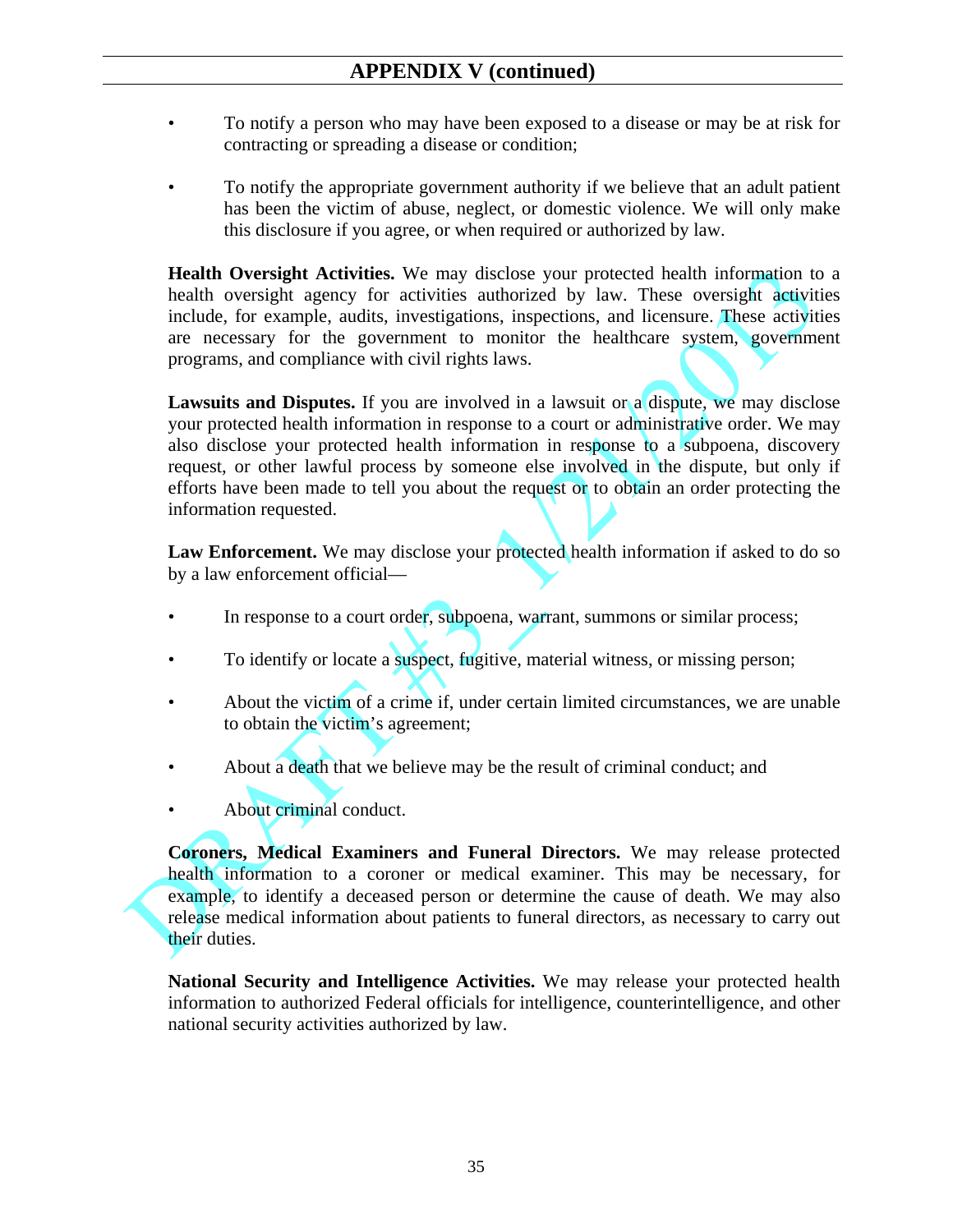**Inmates.** If you are an inmate of a correctional institution or are in the custody of a law enforcement official, we may disclose your protected health information to the correctional institution or law enforcement official if necessary (1) for the institution to provide you with healthcare;  $(2)$  to protect your health and safety or the health and safety of others; or (3) for the safety and security of the correctional institution.

**Research.** We may disclose your protected health information to researchers when:

(1) the individual identifiers have been removed; or

(2) when an institutional review board or privacy board has reviewed the research proposal and established protocols to ensure the privacy of the requested information, and approves the research.

**Required Disclosures:** The following is a description of disclosures of your protected health information we are required to make.

**Government Audits.** We are required to disclose your protected health information to the Secretary of the United States Department of Health and Human Services when the Secretary is investigating or determining our compliance with the HIPAA privacy rule.

**Disclosures to You.** When you request, we are required to disclose to you the portion of your protected health information that contains medical records, billing records, and any other records used to make decisions regarding your healthcare benefits. We are also required, when requested, to provide you with an accounting of most disclosures of your protected health information if the disclosure was for reasons other than for payment, treatment, or healthcare operations, and if the protected health information was not disclosed pursuant to your individual authorization.

#### **Other Disclosures:**

**Personal Representatives.** We will disclose your protected health information to individuals authorized by you, or to an individual designated as your personal representative, attorney-in-fact, etc., so long as you provide us with a written notice/authorization and any supporting documents (i.e., power of attorney). Note: Under the HIPAA privacy rule, we do not have to disclose information to a personal representative if we have a reasonable belief that: (1) you have been, or may be, subjected to domestic violence, abuse or neglect by such person; or (2) treating such person as your personal representative could endanger you; and (3) in the exercise of professional judgment, it is not in your best interest to treat the person as your personal representative.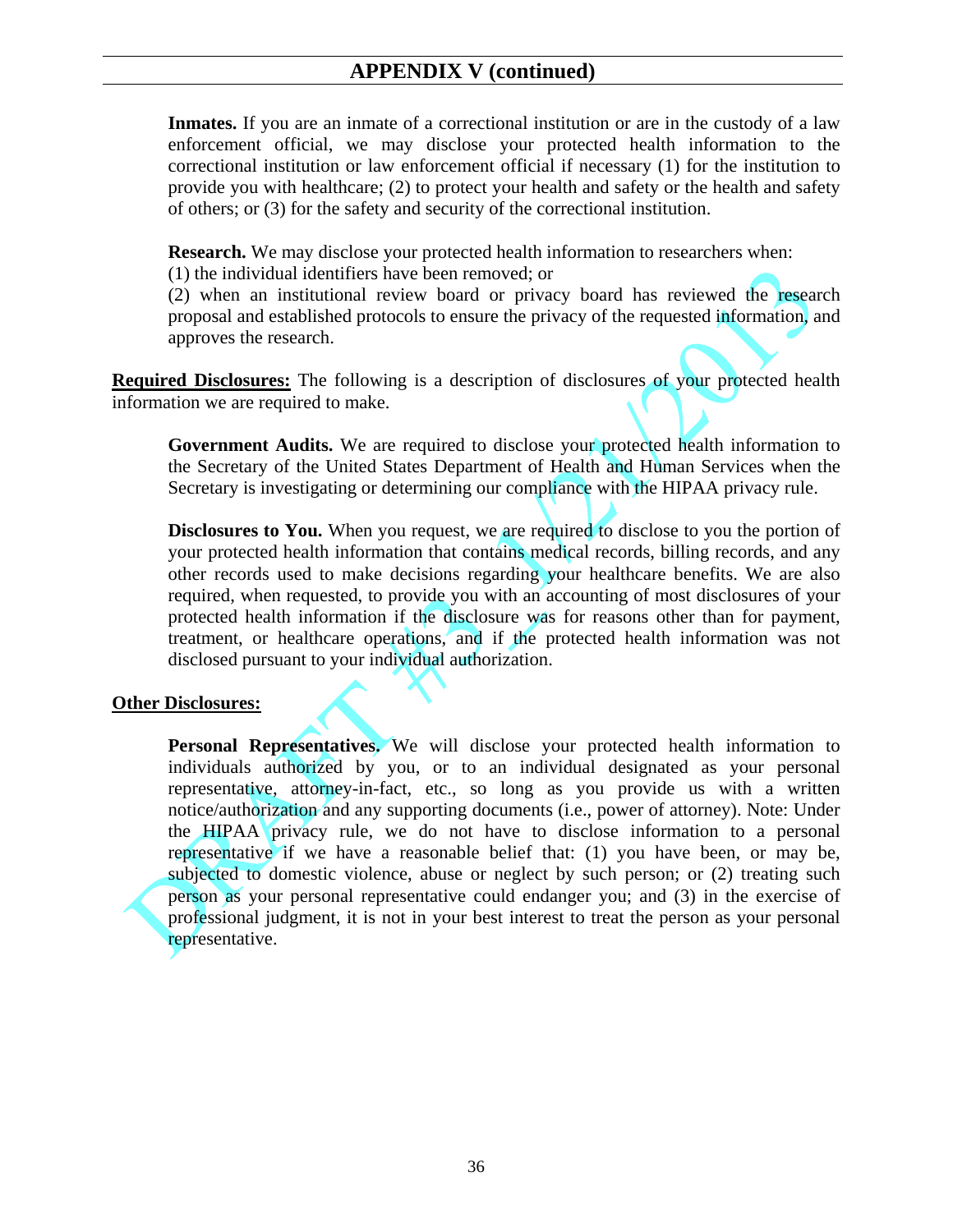**Spouses and Other Family Members.** With only limited exceptions, we will send all mail to the employee. This includes mail relating to the employee's spouse and other family members who are covered under the Plan, and includes mail with information on the use of Plan benefits by the employee's spouse and other family members and information on the denial of any Plan benefits to the employee's spouse and other family members. If a person covered under the Plan has requested Restrictions or Confidential Communications (see below under "Your Rights"), and if we have agreed to the request, we will send mail as provided by the request for Restrictions or Confidential Communications.

**Authorizations.** Other uses or disclosures of your protected health information not described above will only be made with your written authorization. You may revoke written authorization at any time, so long as the revocation is in writing. Once we receive your written revocation, it will only be effective for future uses and disclosures. It will not be effective for any information that may have been used or disclosed in reliance upon the written authorization and prior to receiving your written revocation.

**Your Rights:** You have the following rights with respect to your protected health information:

**Right to Inspect and Copy.** You have the right to inspect and copy certain protected health information that may be used to make decisions about your healthcare benefits. To inspect and copy your protected health information, you must submit your request in writing to Commonwealth of Kentucky, Personnel Cabinet, Department of Employee Insurance, ATTN: HIPAA, 501 High Street,  $2<sup>nd</sup>$  Floor, Frankfort, KY 40601.

If you request a copy of the information, we may charge a reasonable fee for the costs of copying, mailing, or other supplies associated with your request.

We may deny your request to inspect and copy in certain very limited circumstances. If you are denied access to your medical information, you may request that the denial be reviewed by submitting a written request to Commonwealth of Kentucky, Personnel Cabinet, Department of Employee Insurance,

ATTN: HIPAA, 501 High Street, 2<sup>nd</sup> Floor, Frankfort, KY 40601.

**Right to Amend.** If you feel that the protected health information we have about you is incorrect or incomplete, you may ask us to amend the information. You have the right to request an amendment for as long as the information is kept by or for the Plan.

To request an amendment, your request must be made in writing and submitted to Commonwealth of Kentucky, Personnel Cabinet, Department of Employee Insurance, ATTN: HIPAA, 501 High Street, 2<sup>nd</sup> Floor, Frankfort, KY 40601. In addition, you must provide a reason that supports your request.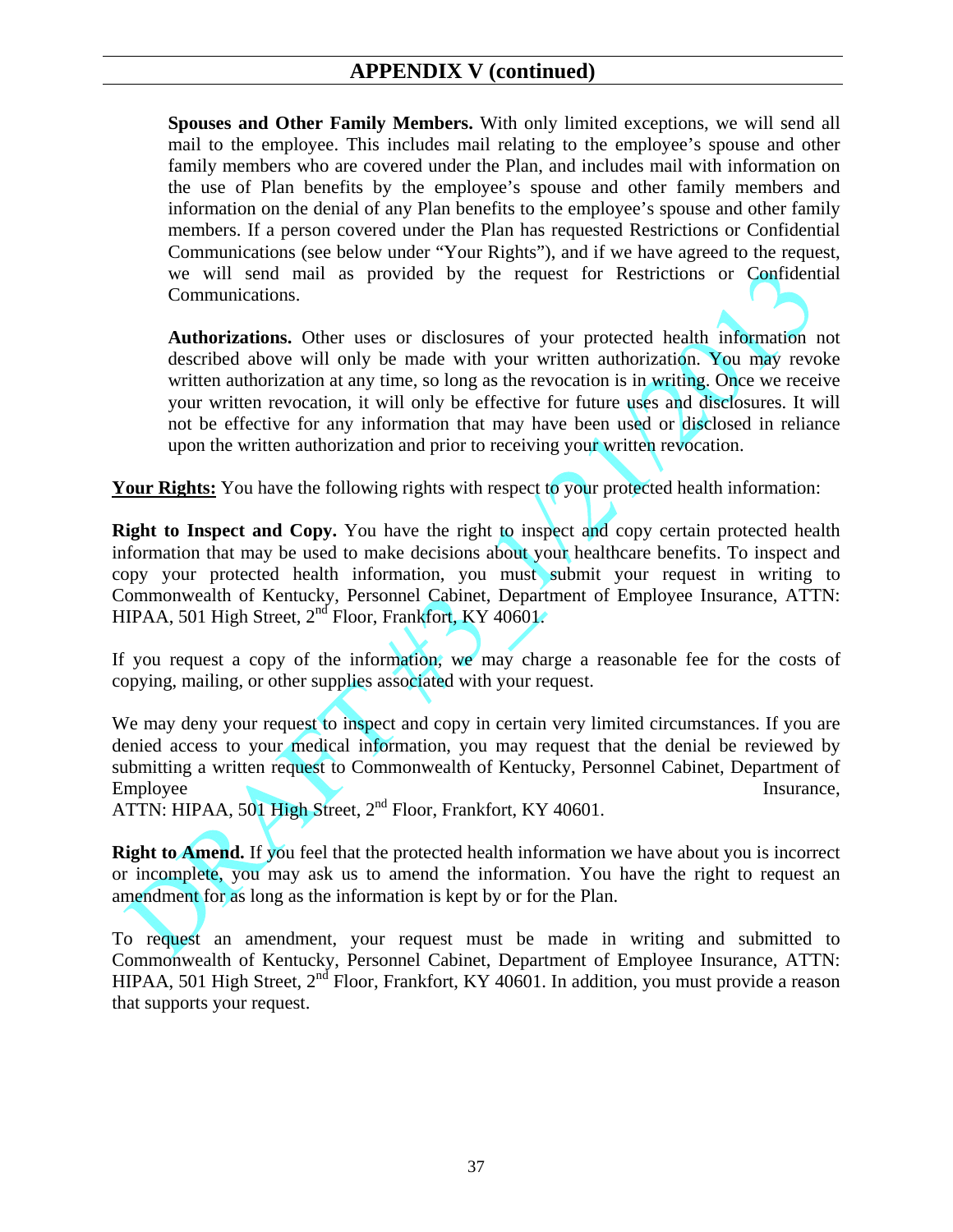We may deny your request for an amendment if it is not in writing or does not include a reason to support the request. In addition, we may deny your request if you ask us to amend information that:

- Is not part of the medical information kept by or for the Plan;
- Was not created by us, unless the person or entity that created the information is no longer available to make the amendment;
- Is not part of the information that you would be permitted to inspect and copy; or
- Is already accurate and complete.

If we deny your request, you have the right to file a statement of disagreement with us and any future disclosures of the disputed information will include your statement.

**Right to an Accounting of Disclosures.** You have the right to request an "accounting" of certain disclosures of your protected health information. The accounting will not include (1) disclosures for purposes of treatment, payment, or healthcare operations; (2) disclosures made to you; (3) disclosures made pursuant to your authorization; (4) disclosures made to friends or family in your presence or because of an emergency; (5) disclosures for national security purposes; and (6) disclosures incidental to otherwise permissible disclosures.

To request this list or accounting of disclosures, you must submit your request in writing to Commonwealth of Kentucky, Personnel Cabinet, Department of Employee Insurance, ATTN: HIPAA, 501 High Street, 2<sup>nd</sup> Floor, Frankfort, KY 40601.

Your request must state a time period of not longer than six years and may not include dates before April 14, 2003.

Your request should indicate in what form you want the list (for example, paper or electronic). The first list you request within a 12-month period will be provided free of charge. For additional lists, we may charge you for the costs of providing the list. We will notify you of the cost involved and you may choose to withdraw or modify your request at that time before any costs are incurred.

**Right to Request Restrictions.** You have the right to request a restriction or limitation on your protected health information that we use or disclose for treatment, payment, or healthcare operations. You also have the right to request a limit on your protected health information that we disclose to someone who is involved in your care or the payment for your care, such as a family member or friend. For example, you could ask that we not use or disclose information about a surgery that you had. Except as provided in the next paragraph, we are not required to agree to your request. However, if we do agree to the request, we will honor the restriction until you revoke it or we notify you.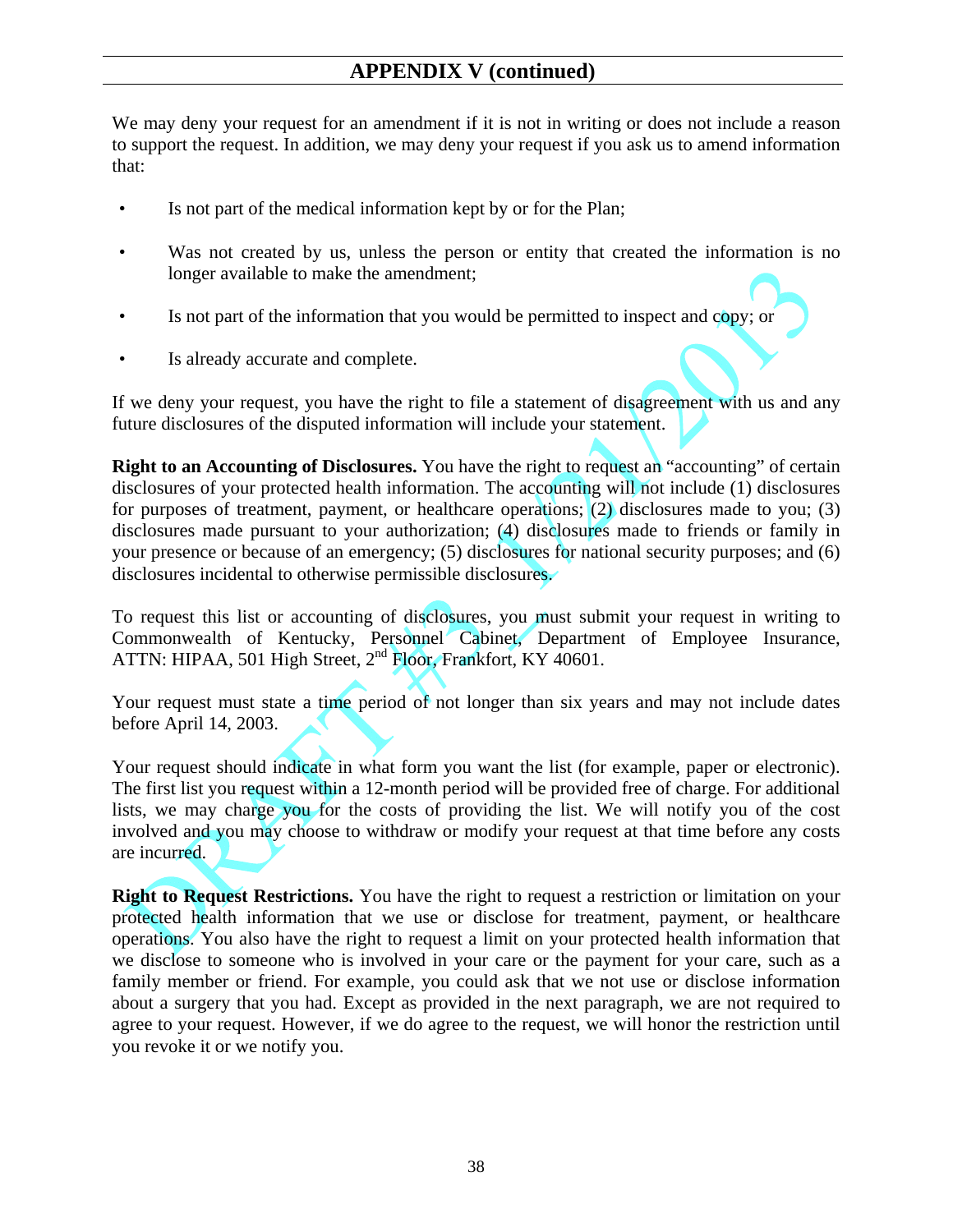Effective February 17, 2010 (or such other date specified as the effective date under applicable law), we will comply with any restriction request if: (1) except as otherwise required by law, the disclosure is to the health plan for purposes of carrying out payment or healthcare operations (and is not for purposes of carrying out treatment); and (2) the protected health information pertains solely to a healthcare item or service for which the healthcare provider involved has been paid out-of-pocket in full.

To request restrictions, you must make your request in writing to Commonwealth of Kentucky, Personnel Cabinet, Department of Employee Insurance, ATTN: HIPAA, 501 High Street, 2<sup>nd</sup> Floor, Frankfort, KY 40601. In your request, you must tell us (1) what information you want to limit; (2) whether you want to limit our use, disclosure, or both; and (3) to whom you want the limitations to apply— for example, disclosures to your spouse.

**Right to Request Confidential Communications.** You have the right to request that we communicate with you about medical matters in a certain way or at a certain location. For example, you can ask that we only contact you at work or by mail. To request confidential communications, you must make your request in writing to Commonwealth of Kentucky, Personnel Cabinet, Department of Employee Insurance, ATTN: HIPAA, 501 High Street, 2<sup>nd</sup> Floor, Frankfort, KY 40601. We will not ask you the reason for your request. Your request must specify how or where you wish to be contacted. We will accommodate all reasonable requests if you clearly provide information that the disclosure of all or part of your protected information could endanger you.

**Right to be Notified of a Breach.** You have the right to be notified in the event that we (or a Business Associate) discover a breach of unsecured protected health information.

**Right to a Paper Copy of This Notice.** You have the right to a paper copy of this notice. You may ask us to give you a copy of this notice at any time. Even if you have agreed to receive this notice electronically, you are still entitled to a paper copy of this notice. You may obtain a copy of this notice at our website, kehp.ky.gov.

To obtain a paper copy of this notice, you may make that request to: Commonwealth of Kentucky, Personnel Cabinet, Department of Employee Insurance, ATTN: HIPAA, 501 High Street,  $2^{nd}$  Floor, Frankfort, KY 40601.

**Complaints:** If you believe that your privacy rights have been violated, you may file a complaint with the Plan or with the Office for Civil Rights of the United States Department of Health and Human Services. To file a complaint with the Plan, contact Commonwealth of Kentucky, Personnel Cabinet, Department of Employee Insurance, 501 High Street,  $2^{nd}$  Floor, Frankfort, KY 40601. All complaints must be submitted in writing.

You will not be penalized, or in any other way retaliated against, for filing a complaint with the Office for Civil Rights or with us.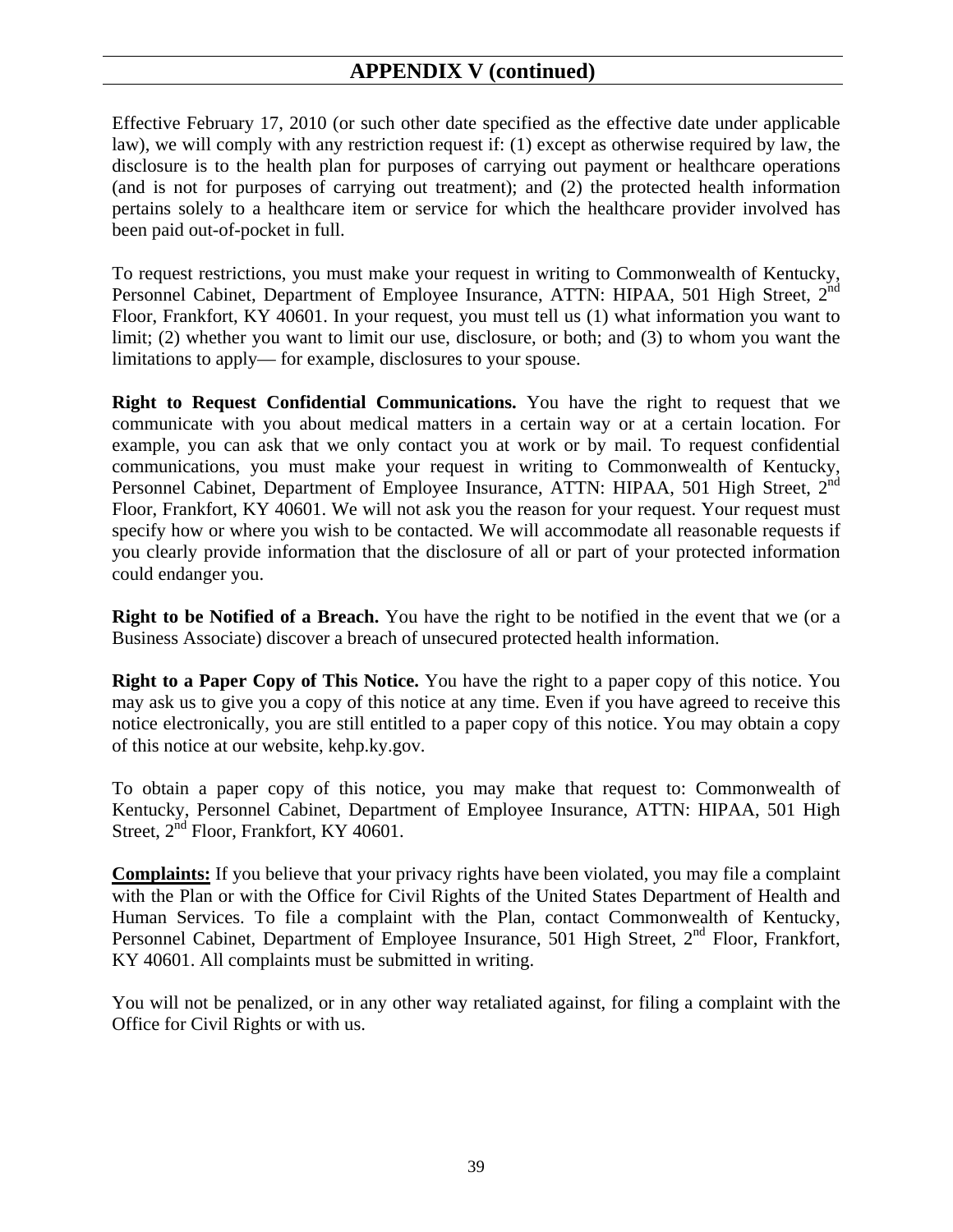#### **THE WOMEN'S HEALTH AND CANCER RIGHTS ACT OF 1998 (WHCRA)**

If *you* have had or are going to have a mastectomy, *you* may be entitled to certain benefits under the Women's Health and Cancer Rights Act of 1998 (WHCRA). For individuals receiving mastectomy-related benefits, coverage will be provided in a manner determined in consultation with the attending physician and the patient, for:

- All stages of reconstruction of the breast on which the covered mastectomy was performed;
- *Surgery* and reconstruction of the other breast to produce a symmetrical appearance;
- Prostheses; and
- Treatment of physical complications of the mastectomy, including lymphedema.

#### **THE NEWBORNS' AND MOTHERS' HEALTH PROTECTION ACT OF 1996**

The Newborns' and Mothers' Health Protection Act of 1996 provides that group health plans and health insurance issuers generally may not, under Federal law, restrict benefits for any *hospital* length of stay in connection with childbirth for the mother or newborn child to less than 48 hours following a vaginal delivery, or less than 96 hours following a cesarean section. However, Federal law generally does not prohibit the mother's or newborn's attending *provider*, after consulting with the mother, from discharging the mother or her newborn earlier than 48 hours (or 96 hours as applicable). An attending *provider* is defined as an individual who is licensed under applicable state law to provide maternal or pediatric care and who is directly responsible for providing such care to a mother or newborn child. The definition of attending *provider* does not include a plan, *hospital*, managed care organization or other issuer. In any case, plans may not, under Federal law, require that a *provider* obtain authorization from the plan or the issuer for prescribing a length of stay not in excess of 48 hours (or 96 hours).

#### **Mental Health Parity Act (MHPA) and Mental Health Parity and Addiction Equity Act of 2008**

This Plan operates in compliance with Mental Health Parity Act and the Additional Equity Act of 2008 as forth in the Public Health Service Act (PHSA).

#### **The Genetic Information Nondiscrimination Act of 2008 (GINA)**

This Plan is compliant with Genetic Information Nondiscrimination Act of 2008, Pub. L. No. 110-233 (2008), § 201(2)(B), to be codified at 42 U.S.C. § 2000ff. Section 701(b) of the Civil Rights Act of 1964 is codified at 42 U.S.C. § 2000e(b).